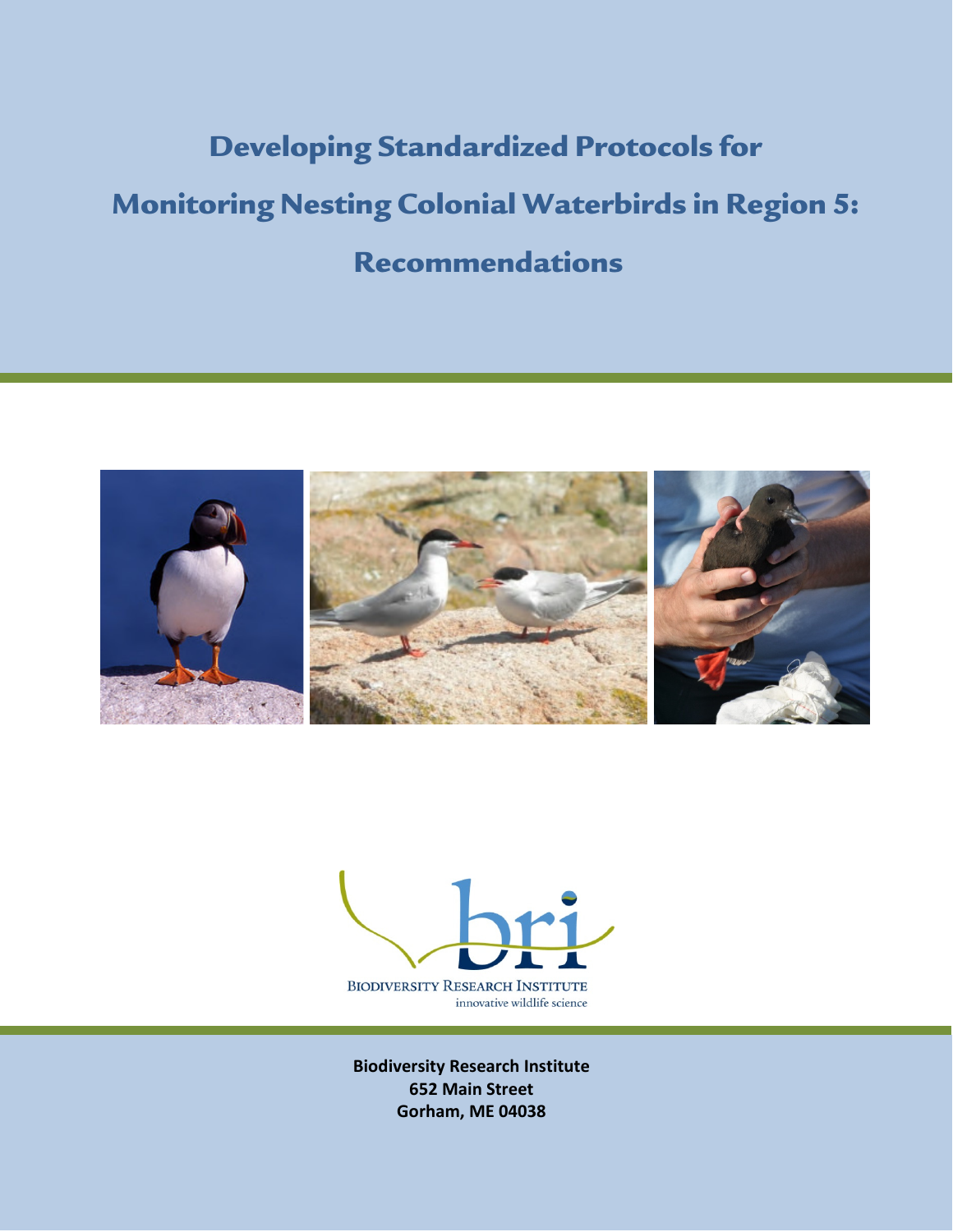The Biodiversity Research Institute (BRI) is a 501(c)(3) non-profit organization located in Gorham, Maine. Founded in 1998, BRI is dedicated to supporting global health through collaborative ecological research, assessment of ecosystem health, improving environmental awareness, and informing science based decision making.

#### TO OBTAIN COPIES OF THIS REPORT, CONTACT:

Biodiversity Research Institute 652 Main Street Gorham, ME 04038 USA (207) 887-7160

## www.briloon.org

## FRONT COVER PHOTO:

Atlantic Puffin (Katherine Whittemore/USFWS), Arctic Terns (Kayla Pelletier/USFWS), Black Guillemot (Jennifer Goyette/BRI)

#### SUGGESTED CITATION:

Stenhouse, I.J. & Goyette, J.L. 2012. Developing Standardized Protocols for Monitoring Nesting Colonial Waterbirds in Region 5: Recommendations. BRI Report number 2012-11. A Report to U.S. Fish & Wildlife Service – Maine Coastal Islands National Wildlife Refuge. Biodiversity Research Institute, Gorham, ME. 27pp.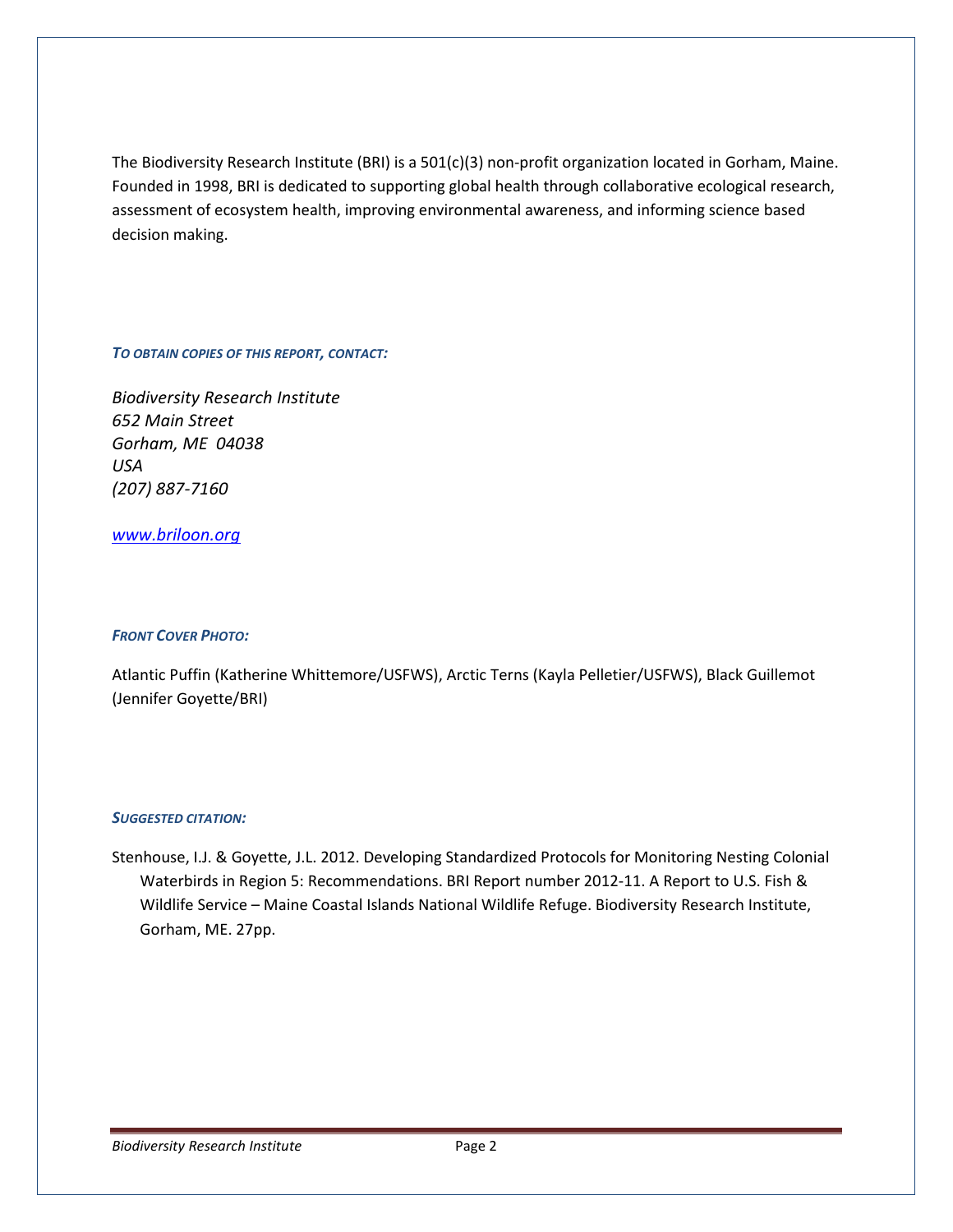# Developing Standardized Protocols for Monitoring Nesting Colonial Waterbirds for Region 5:

Recommendations



## SUBMITTED TO:

Linda Welch

Maine Coastal Islands National Wildlife Refuge

U.S. Fish & Wildlife Service

#### SUBMITTED BY:

Iain Stenhouse

Marine Bird Program

Biodiversity Research Institute

BRI Report No. 2012-11

Biodiversity Research Institute **Page 3** Page 3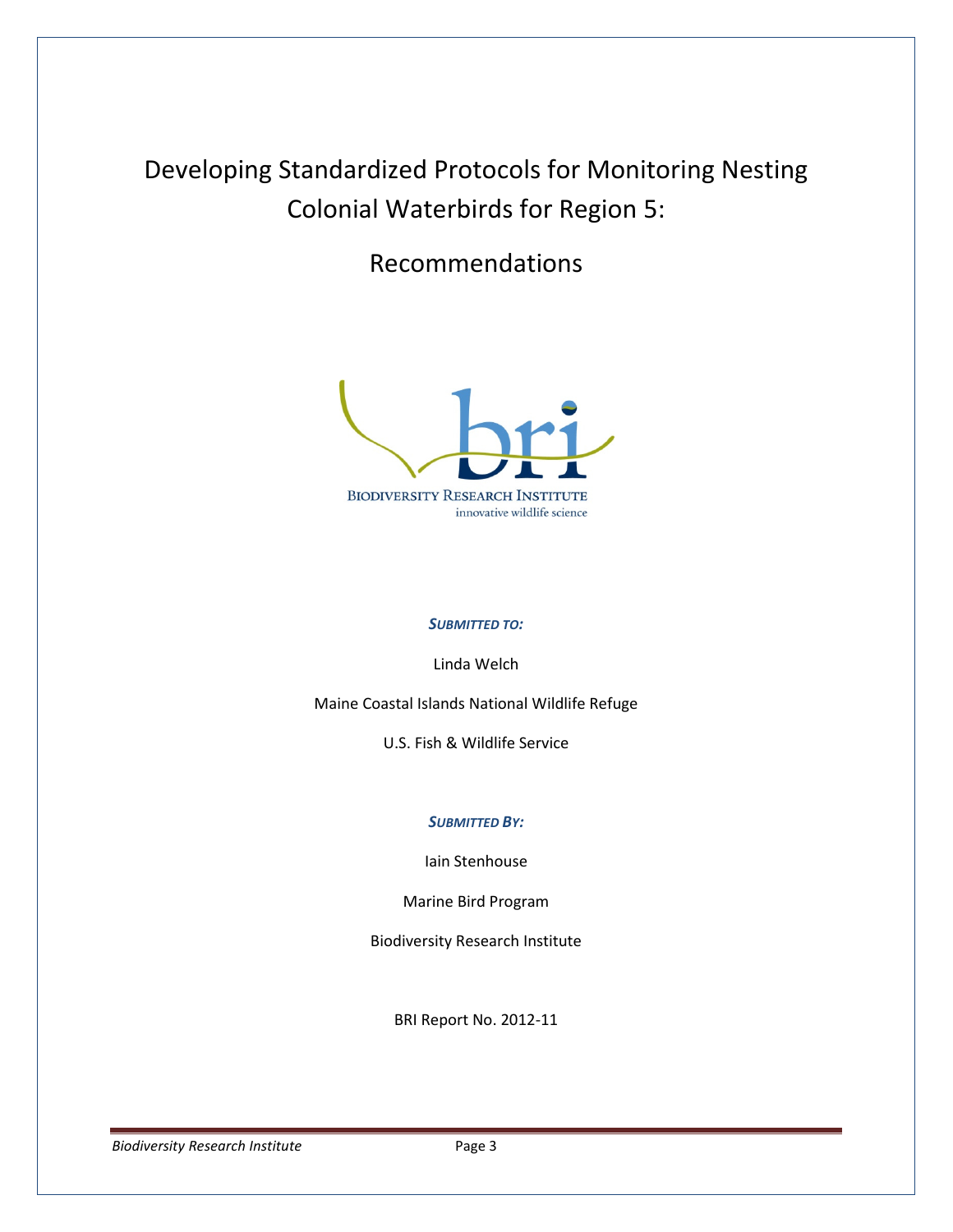# **Table of Contents**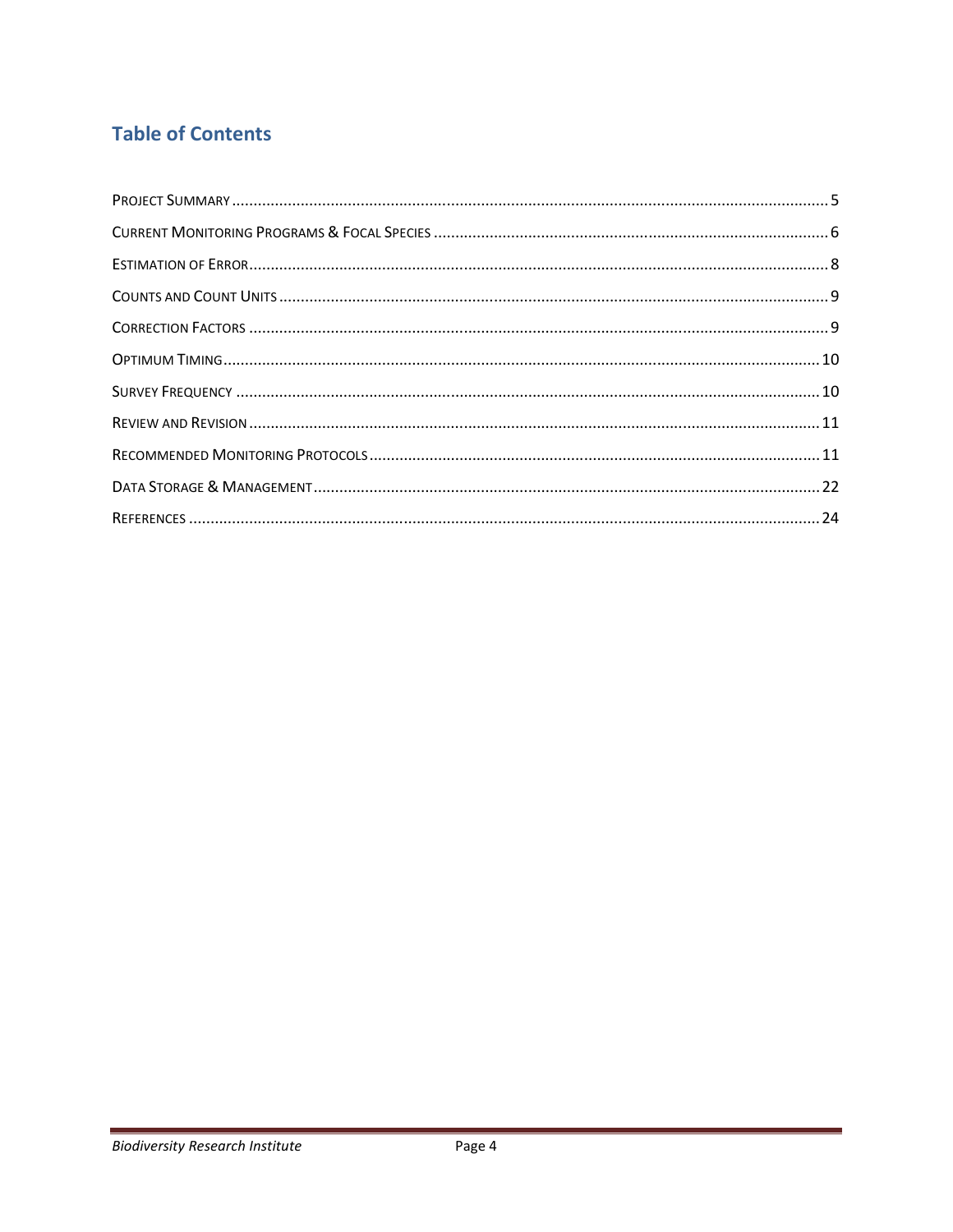# PROJECT SUMMARY

Monitoring the relative abundance of a species can highlight declining and vulnerable populations, as well as inform important management decisions (Thomas & Martin 1996). The U.S. Fish & Wildlife Service (USFWS) contracted with the Biodiversity Research Institute (BRI) to develop standardized monitoring protocols for colonial waterbirds across the northeastern United States (USFWS Region 5).

First, we gauged the general interest in this approach by polling the views of the primary colonial waterbird monitors in 10 coastal states in the region via an online questionnaire (see Stenhouse & Goyette 2012). We received responses from monitors in six of these states. Despite some concerns over data sharing, and balancing local vs. regional needs, an overwhelming majority of respondents indicated a clear willingness to 1) collaborate to reach regional monitoring goals, 2) share protocols and techniques, with the aim of creating a central repository, 3) adopt standardized protocols that provide information on regional population trends, and 4) participate in a centralized data storage and management system on a regional level.

Most respondents indicated that access to regional information, such as population trends, would be of benefit to their local management and conservation efforts. In general, they also expressed a strong desire to see a firm federal commitment to long-term regional monitoring efforts, such as the development and maintenance of an accessible database on regional populations and trends.

In this report, we provide general recommendations on establishing a coordinated regional monitoring program for colonial waterbirds through a series of specific options.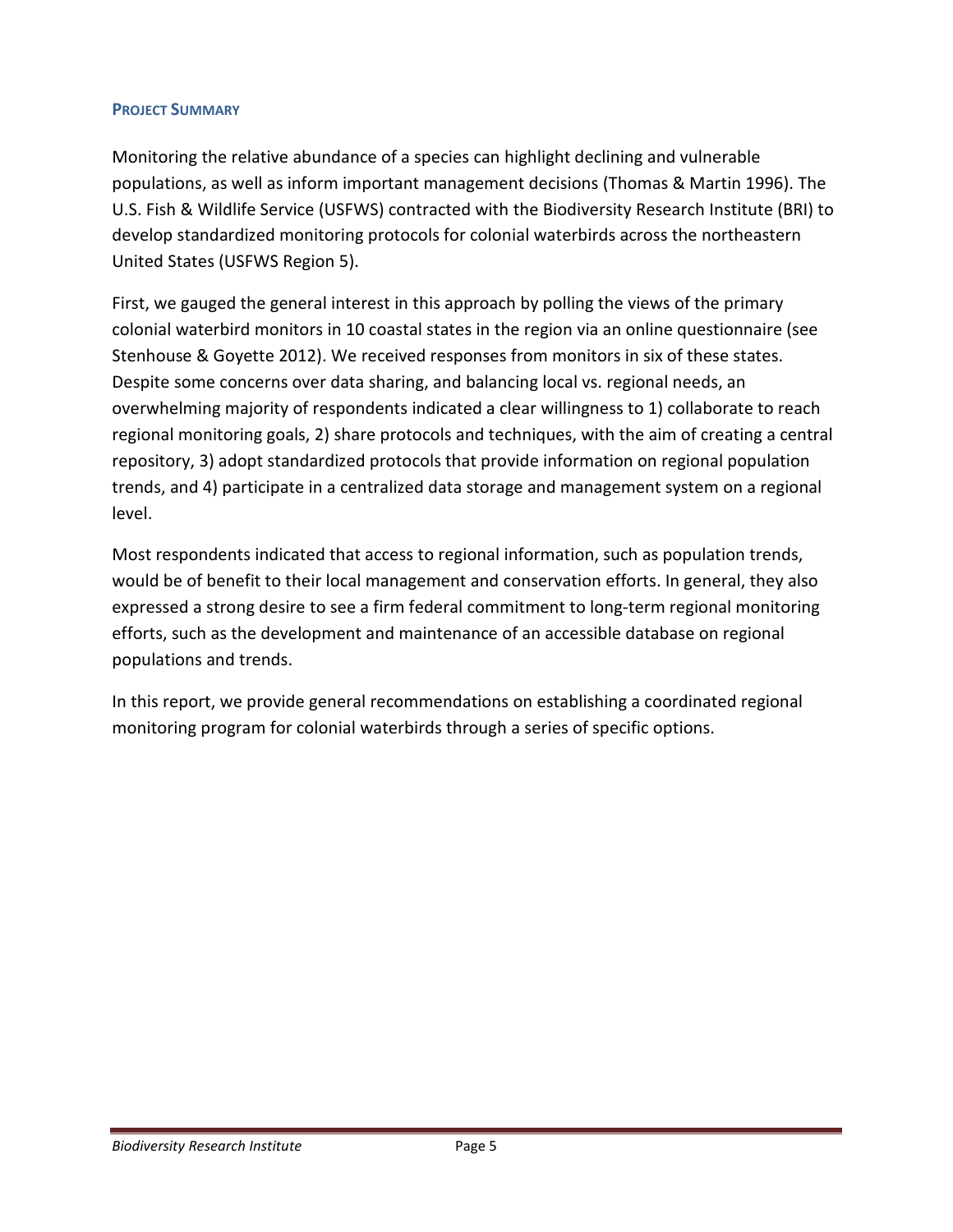# CURRENT MONITORING PROGRAMS & FOCAL SPECIES

Responses to the questionnaire indicated that at least 28 waterbird species are regularly monitored throughout the region, including several species of federal and/or state concern. In general, the frequency of surveys ranged from annual to every three to ten years (Stenhouse & Goyette 2012).

Based on the distributions of taxonomic groups, there is some variation in the species on which states focus their monitoring. In general, long-legged waders, such as herons and egrets, are monitored in the southern part of the region, where they are more abundant; while cliff and burrow-nesting seabirds, such as auks and storm-petrels, are monitored in the northern part of the region.

Three waterbird species of high conservation concern occur in the northeastern region. The Roseate Tern (Sterna dougallii) is federally listed as Endangered (USFWS 2010), the Piping Plover (Charadrius melodus) is federally listed as Threatened (USFWS 2012), and the American Oystercatcher (Haematopus palliatus) is listed as a Species of High Concern in the U.S. Shorebird Conservation Plan (Brown et al. 2001). These species are monitored in all northeastern coastal states in which they regularly breed. They are largely the focus of single-species monitoring programs with highly specific protocols (e.g. see Blodget & Melvin 1996), and often involve coordinated volunteer efforts. Individual states in Region 5 also list species of local conservation concern (Table 1).

Overall, cormorants, gulls, and terns are monitored widely across the region (Stenhouse & Goyette 2012) and would make extremely good candidates for a pilot cooperative monitoring program. Since many states in the region are already monitoring some or all of these species to some extent, organizing a monitoring program around these species may be relatively simple, requiring limited adjustment to existing survey protocols and a blending of survey schedules to ensure regional coverage in the same years. A measured, stepped approach, such as this, would provide a good opportunity for federal agencies to clearly indicate a firm commitment to longterm monitoring efforts, develop a strong monitoring network, and improve communication among agencies, organizations, and individuals involved in monitoring. If successful, a pilot project of this nature could set the stage for greater coordination in monitoring of other colonial waterbird species across the whole region.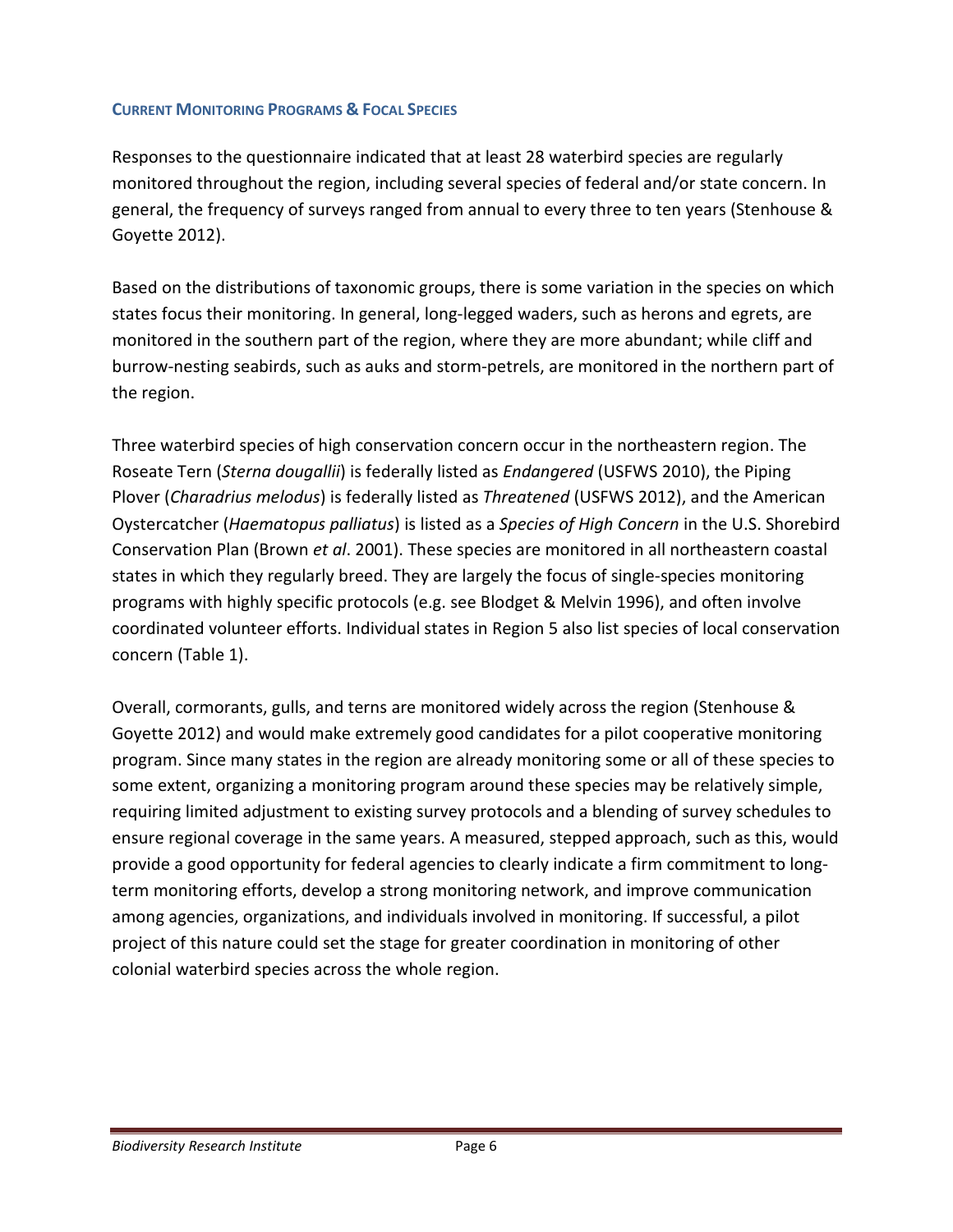# Table 1: Waterbird species of concern in USFWS Region 5, their federal conservation status, and listed status in each of the coastal states (T = Threatened, E = Endangered, SC = Special Concern, Ex= Endangered-extirpated).

|                                  | <b>Federal</b>       | <b>State Listing</b> |                 |                 |                 |                 |         |                 |                 |                  |                  |
|----------------------------------|----------------------|----------------------|-----------------|-----------------|-----------------|-----------------|---------|-----------------|-----------------|------------------|------------------|
| <b>Species</b>                   | Listing <sup>1</sup> | ME <sup>2</sup>      | NH <sup>3</sup> | MA <sup>4</sup> | RI <sup>5</sup> | CT <sup>6</sup> | $NY^7$  | NJ <sup>8</sup> | DE <sup>9</sup> | MD <sup>10</sup> | VA <sup>11</sup> |
| Leach's Storm-Petrel             |                      | SC                   |                 | $\mathsf E$     |                 |                 |         |                 |                 |                  |                  |
| <b>Brown Pelican</b>             |                      |                      |                 |                 |                 |                 |         |                 |                 | SC               |                  |
| <b>Great Cormorant</b>           |                      | $\top$               |                 |                 |                 |                 |         |                 |                 |                  |                  |
| Cattle Egret                     |                      |                      |                 |                 | SC              |                 |         | $\sf T$         |                 |                  |                  |
| <b>Great Blue Heron</b>          |                      | SC                   |                 |                 | SC              |                 |         | SC              |                 |                  |                  |
| <b>Great Egret</b>               |                      |                      |                 |                 | SC              | $\sf T$         |         |                 |                 |                  |                  |
| Little Blue Heron                |                      |                      |                 |                 | SC              | SC              |         | SC              |                 |                  |                  |
| Snowy Egret                      |                      |                      |                 |                 | SC              | $\sf T$         |         | <b>SC</b>       |                 |                  |                  |
| <b>Black-crowned Night Heron</b> |                      | $\mathsf T$          |                 |                 | SC              |                 |         | $\sf T$         | $\mathsf E$     |                  |                  |
| Yellow-crowned Night Heron       |                      |                      |                 |                 | SC              |                 |         |                 | $\mathsf E$     | SC               |                  |
| Glossy Ibis                      |                      |                      |                 |                 | SC              | SC              |         | SC              |                 |                  |                  |
| American Oystercatcher           |                      | SC                   |                 |                 | SC              | T               |         | <b>SC</b>       | $\mathsf E$     | SC               |                  |
| Piping Plover                    | T                    | Ε                    | E               | Т               | T               | $\mathsf T$     | E       | Ε               | E               | E                | Τ                |
| Wilson's Plover                  |                      |                      |                 |                 |                 |                 |         |                 |                 | E                | $\mathsf E$      |
| Spotted Sandpiper                |                      |                      |                 |                 |                 |                 |         |                 |                 | SC               |                  |
| Red Knot                         |                      |                      |                 |                 |                 |                 |         | $\mathsf E$     |                 |                  | SC               |
| Laughing Gull                    |                      | SC                   |                 |                 |                 |                 |         |                 |                 | SC               |                  |
| Arctic Tern                      |                      | $\sf T$              | SC              | SC              |                 |                 |         |                 |                 |                  |                  |
| <b>Black Tern</b>                |                      | E                    |                 |                 |                 |                 | E       |                 |                 |                  |                  |
| Caspian Tern                     |                      |                      |                 |                 |                 |                 |         | SC              |                 |                  |                  |
| Common Tern                      |                      | SC                   | Τ               | SC              |                 | SC              | Т       | SC              | Ε               |                  |                  |
| Forster's Tern                   |                      |                      |                 |                 |                 |                 |         |                 | $\mathsf E$     |                  |                  |
| <b>Gull-billed Tern</b>          |                      |                      |                 |                 |                 |                 |         | SC              |                 | E                | $\sf T$          |
| Least Tern                       |                      | $\mathsf E$          | E               | SC              | T               | $\mathsf T$     | $\sf T$ | E               | E               | Τ                |                  |
| Roseate Tern                     | Ε                    | Ε                    | Е               | E               | Ε               | E               | Ε       | E               |                 | Ex               | Ε                |
| Royal Tern                       |                      |                      |                 |                 |                 |                 |         |                 |                 | E                |                  |
| Sandwich Tern                    |                      |                      |                 |                 |                 |                 |         |                 |                 | SC               |                  |
| <b>Black Skimmer</b>             |                      |                      |                 |                 |                 |                 |         | $\sf T$         | $\sf E$         | E                |                  |
| Razorbill                        |                      | $\sf T$              |                 |                 |                 |                 |         |                 |                 |                  |                  |
| <b>Atlantic Puffin</b>           |                      | $\sf T$              |                 |                 |                 |                 |         |                 |                 |                  |                  |

Notes:  $^{1}$ USFWS 2012; <sup>2</sup>MDIFW 2010; <sup>3</sup>NHFGD 2009, 2011; <sup>4</sup>MassWildlife 2011; <sup>5</sup>RINHS 2006; <sup>6</sup>CTDEEP 2010; <sup>7</sup>NYDEC 2007;<br><sup>8</sup>NJDFW 2012, 2008; <sup>9</sup>DDFW 2012, <sup>10</sup>MDNR 2010, <sup>11</sup>VDGIF 2011.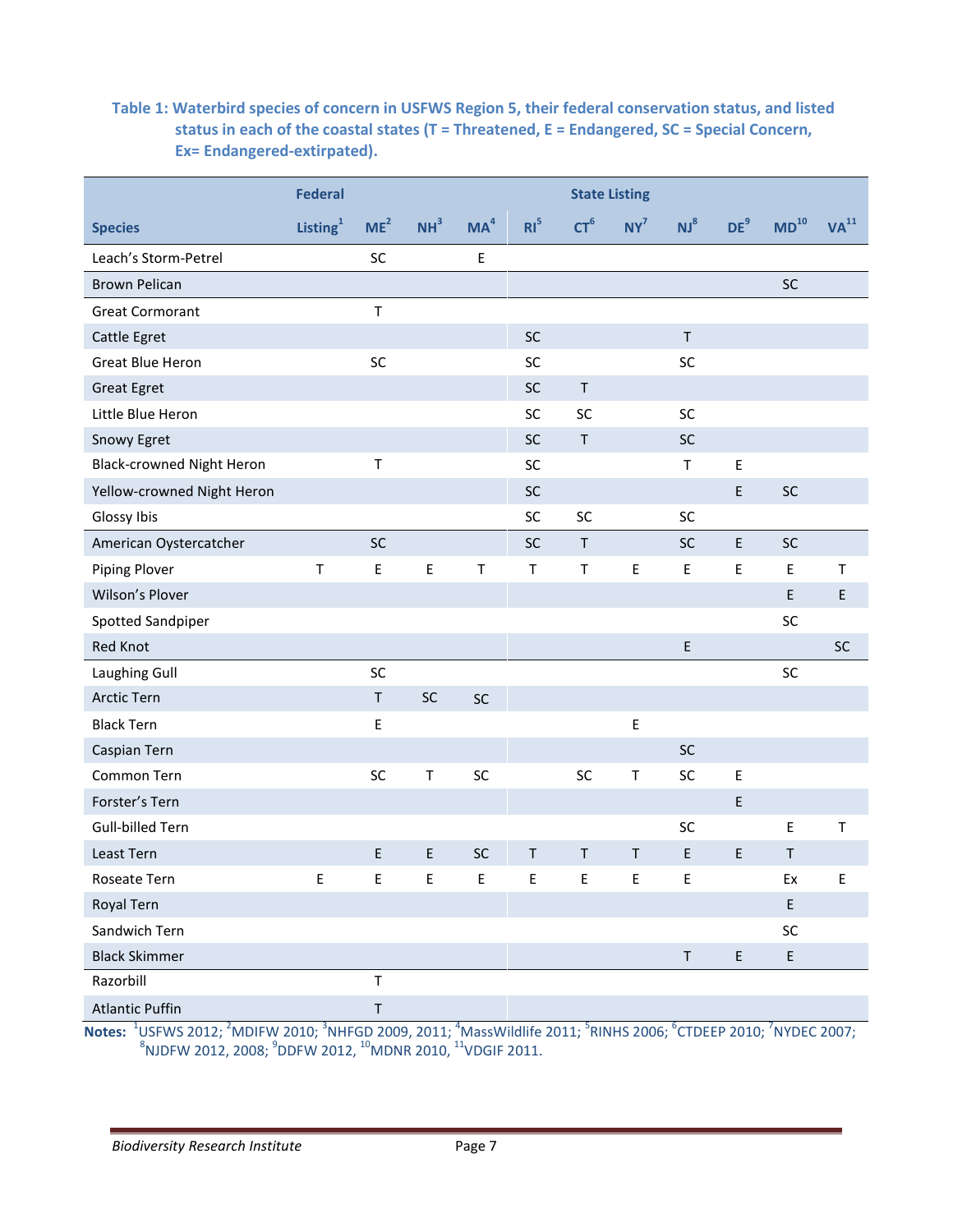There are a number of good reasons to coordinate monitoring of breeding colonial waterbirds in Region 5. For example, monitoring and evaluation has been identified as a key component of the North Atlantic Landscape Conservation Cooperative's (LCC) mission (USFWS 2009). The LCCs Development and Operations Plan identifies monitoring as an important science need, and aims to "establish comprehensive monitoring and evaluation programs to track changes in fish and wildlife populations and their habitats, assess population responses to conservation actions, and evaluate progress toward population and habitat objectives". Working within the LCC framework would be an effective way to establish coordinated colonial waterbird monitoring across the region.

Should further justification for this effort be required, however, highlighting pervasive and/or emerging region-wide threats to waterbird populations, such as climate change, changes to the marine food web, and coastal and offshore wind energy development, could be critical. The potential for wind generation along Atlantic coast is considerable and the U.S. government aims to deploy over 50 gigawatts of offshore wind energy capacity by 2030. Furthermore, the current administration has put offshore wind power development on an expedited approval track, and several agencies are working to advance the timeline for deployment of offshore wind energy systems. A number of offshore wind energy projects have already been proposed off the coast of Region 5.

Based on studies at terrestrial sites in the U.S., and marine wind power facilities in Europe, birds are among the most heavily affected wildlife species. This includes many migratory species as well as those that live and breed in close proximity to wind energy facilities. In addition to mortality resulting from collisions with infrastructure, waterbirds can be impacted by wind energy facilities directly through increased energetic costs, related to disturbance and displacement, and indirectly through changes in habitat or prey species. The extent to which coastal and offshore development of this nature will affect breeding colonial waterbirds, especially threatened and endangered species, is largely unknown.

# ESTIMATION OF ERROR

No survey protocol is perfect, and there are always errors (usually underestimation) in resulting colony nest counts or population estimates (Kress & Hall 2004). There are existing recommendations, however, that can be taken to limit and quantify the sources of errors. These include randomly selecting colonies and/or subsamples, timing surveys based on annual breeding phenology, refining estimates with correction factors, and using experienced observers familiar with the species and survey method in question (see Steinkamp et al 2003, Kress & Hall 2004, Schmidt et al. 2008).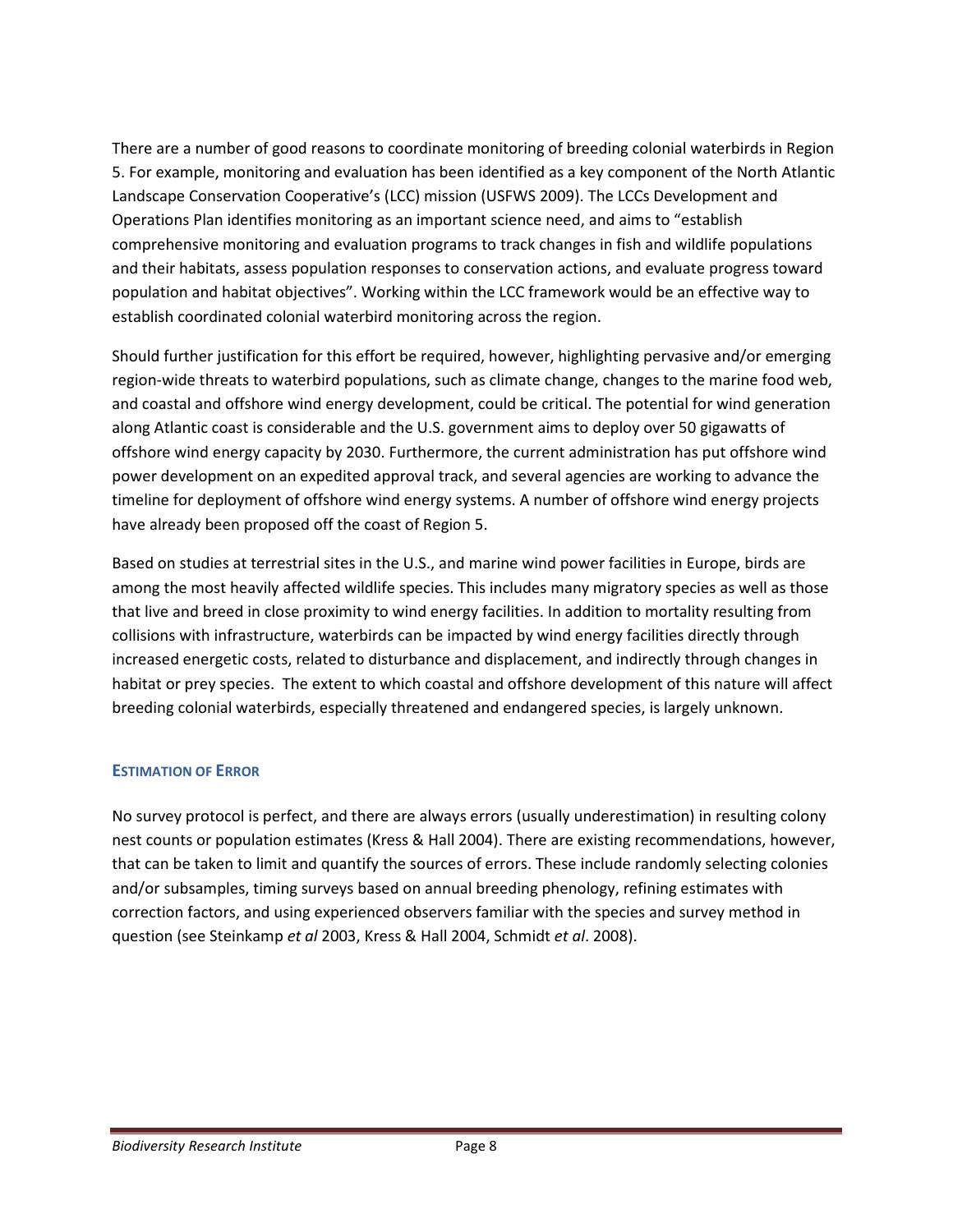## COUNTS AND COUNT UNITS

Ground-based nests counts provide the most acceptable estimates of breeding colony size for many colonial waterbird species(Steinkamp et al. 2003), but surveys employing this method can miss some birds, such as failed breeders or late nesters (Frederick et al. 2006). The primary drawback with ground nest counts is colony disturbance, and the acceptable level of disturbance varies enormously among species. Surveys should not be carried out for species or specific colony locations where human presence causes breeding adults to leave their nests for extended periods, i.e. long enough to put eggs or chicks at high risk of predation and/or environmental exposure.

For some species, it will not be possible to see and count all active nests (due to the nest type, adult behavior, vulnerability to disturbance, or colony layout/location). In these cases, a count of apparently occupied nests (AON) may be possible from a suitable distant vantage point (e.g. in the case of inaccessible colonies), or in the absence of birds (e.g. in the case of nocturnal burrow nesters). Such a count would include birds that appear to be incubating, unattended broods, attended and well-built nests (with or without eggs or young), and burrows or crevices that show recent activity at the entrance, such as evidence of fresh digging, feathers, guano, or prey remains.

In large colonies (>500 pairs), or at sites where large areas of the colony are not clearly visible, it may not be impossible to count all nests, or all apparently occupied nests, and monitoring will have to rely on a sub-sample of the colony. This does not provide a total colony count, but population trends can be accurately measured using transects through a colony, or selected permanent monitoring plots (Rodway & Lemon 2011). With care, results can sometimes be extrapolated to the whole colony.

Permanent study plots should be established in sections of the colony that can be monitored during ground counts. Where this is not practical, due to issues of accessibility, for example, study plots may be established for areas of the colony that are clearly visible from a good vantage point on land, or from a boat. On cliff colonies, care should be taken to select areas that can be viewed from an appropriate distance and angle (see Walsh et al. 1995). Monitoring plots are then randomly or systematically distributed throughout the colony, or the visible sections of a colony. Plot boundaries should be clearly defined i.e. highlighted on recent high-definition annotated photographs, and/or indicated on the ground with long-lasting markers (e.g. stakes, flags, poles, rock cairns, etc.).

The optimal number, length, and width of transects, and the number and size of plots, will vary among species, nesting density, and colony layout, and will involve a trade-off between statistical confidence and practicality. In general, many small plots are more effective than few large plots (Walsh et al. 1995).

# CORRECTION FACTORS

## Ground Counts

For larger colonies (>50 pairs), ground-based nest counts should be corrected using the 'mark-recapture' Lincoln Index, a simple correction calculation. This involves sweeping through the study area (a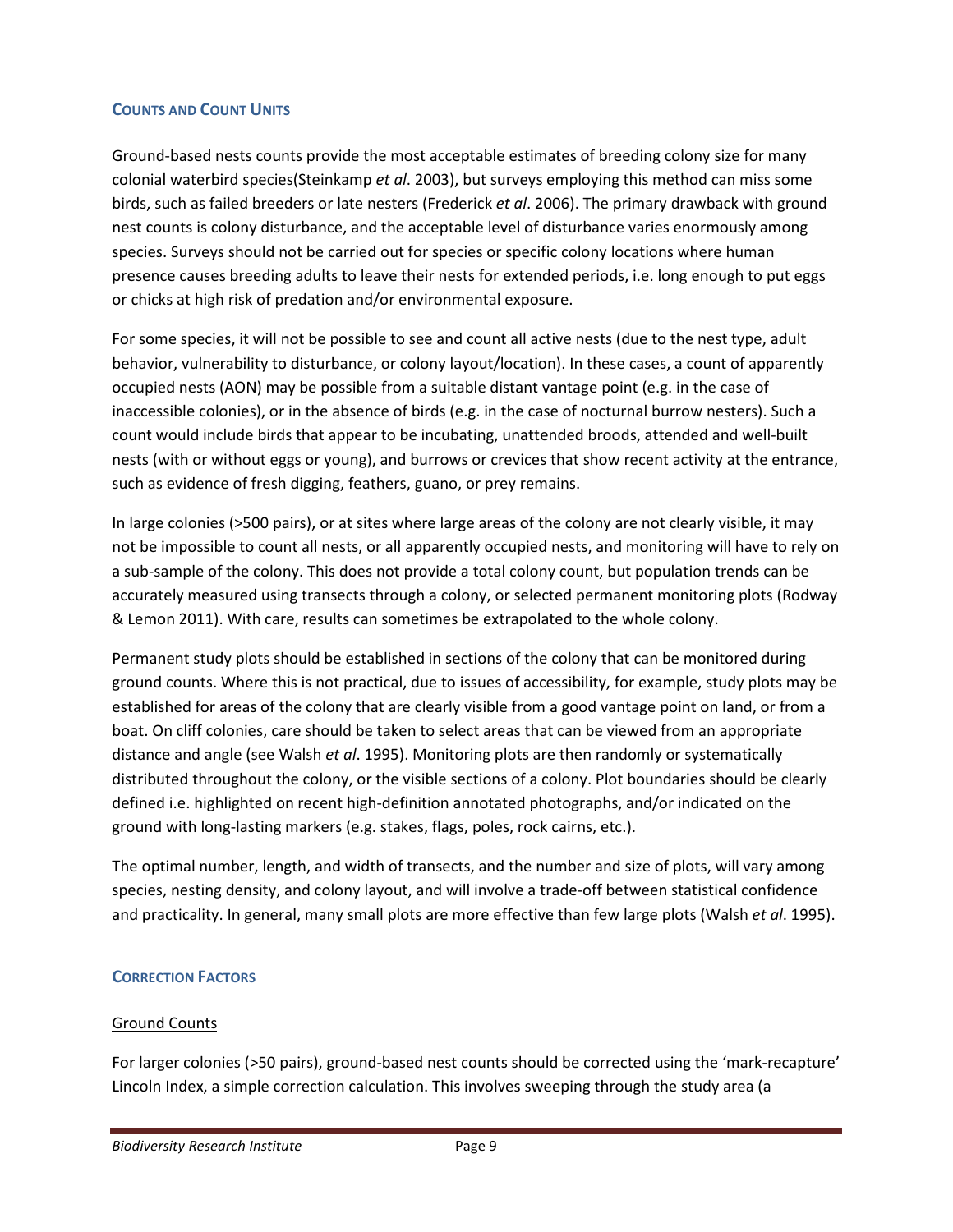subsection of the colony), marking nests as they are counted  $(a)$ . A second sweep through the study area recounts marked nests (b) and any additional unmarked nests (c) that were missed in the first sweep.

The corrected nest count (N) is calculated as:  $N = \int b + c \div b$   $\uparrow$  \* a

# Distant Counts

Colonies or study plots surveyed from a distance should be counted simultaneously by two independent observers, who then compare their results. If this is not possible, then one observer should repeat the complete count. If there is a significant discrepancy between counts 1 and 2, the survey can be repeated until this is reduced to an acceptable level (<5%), or the average of the two counts can be used.

# OPTIMUM TIMING

Monitoring surveys are best carried out at specific periods in the breeding cycle, usually mid-incubation to early chick-rearing (King 1978, Schmidt et al. 2008), which can vary considerably among species or taxonomic groups. Given the geographic scale of Region 5, latitudinal variation in breeding phenology also exists, with the same species initiating breeding in the southern end of the region perhaps several weeks in advance of the northern end. Region-wide surveys should be carefully coordinated and scheduled to maximize both the local and regional relevance of survey results and trend information, but we recommend they be carried out across the region within a 14-21 day window.

# SURVEY FREQUENCY

Species are generally monitored to detect the degree and direction of population changes. Colonial waterbirds are relatively long-lived species with high rates of breeding site fidelity. Thus, long-term population trends can be tracked with regular but infrequent monitoring efforts (Walsh et al. 1995). Although many individual colonies in the region are surveyed annually, coordinated region-wide monitoring is probably not practical or realistic on an annual basis for any species or taxonomic group, other than perhaps terns.

Scheduling coordinated region-wide surveys every three to five years would most likely be sufficient to track long-term population trends in colonial waterbird species, and provide important contextual information required for local and regional conservation and management decisions. A three-year schedule would fit well with a number of existing monitoring schemes in the region. Since terns are surveyed across much of the region on an annual basis, with concerted effort, it may be possible to increase the frequency of region-wide, coordinated surveys for this particular group.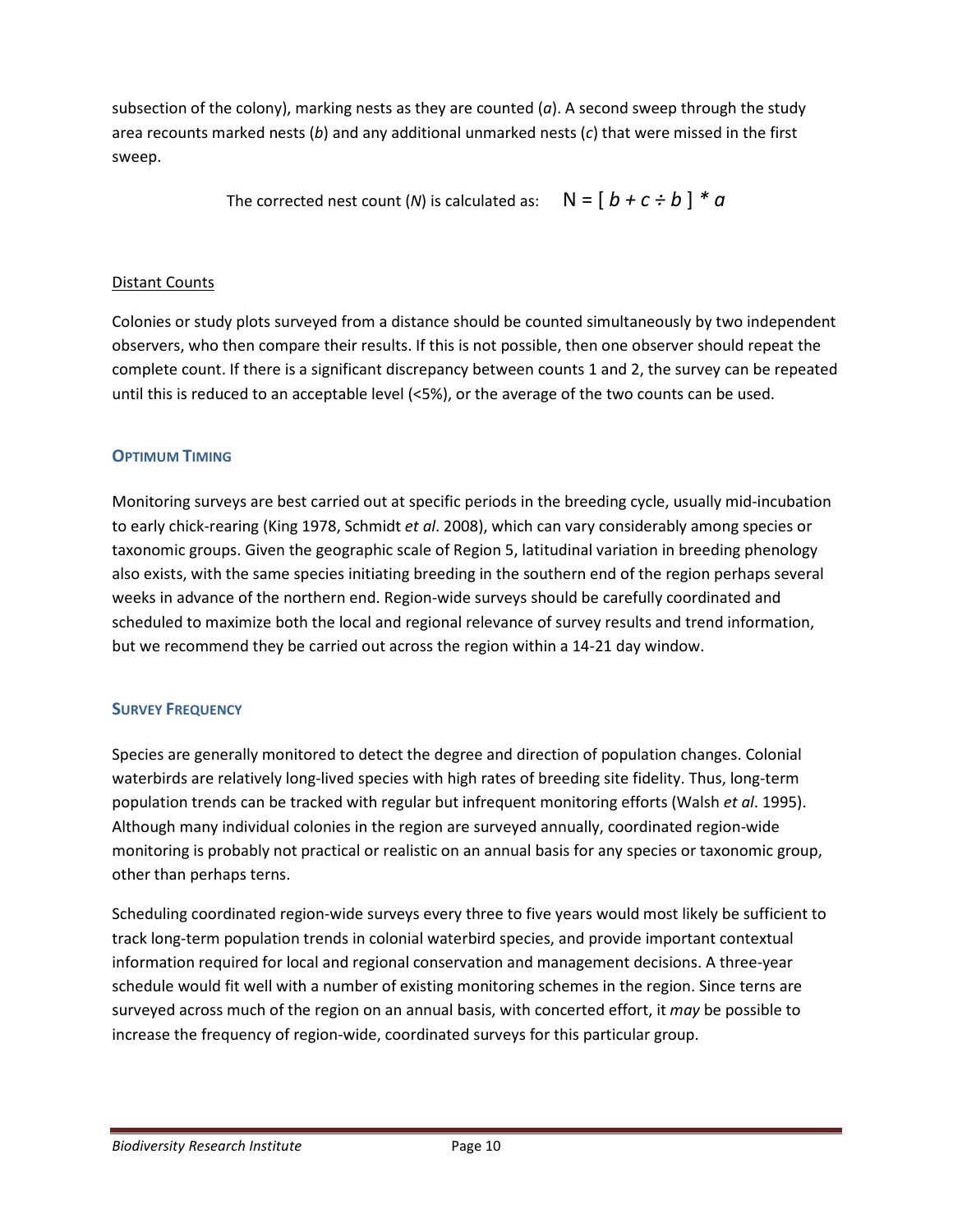#### REVIEW AND REVISION

Standardizing survey protocols across the region will clearly facilitate the elucidation of long-term region-wide population trends. Monitoring approaches and survey methods can improve, however, as technology advances and innovative techniques and analyses are developed. Any long-term regional monitoring program should include periodic review of operating procedures (Oakley et al. 2003), and be flexible enough to adapt and revise as necessary to improve the accuracy of results, or lessen the amount of effort invested to acquire the same degree of information.

# RECOMMENDED MONITORING PROTOCOLS

# 1 – Island and Beach-Nesting Species

This large focal group includes a broad suite of ground and ledge-nesting species that utilize a great variety of beach and rocky island habitats in the region (Table 2). Systematic ground counts of active nests are considered the most accurate for most of these species in small to large colonies, or in mixed colonies of seaducks, gulls, and terns (Kress & Hall 2004). Some species in this focal group, however, do not lend themselves to systematic ground counts of nests, due to their sensitivity to disturbance, or colony inaccessibility. In these cases, distant counts, either from a vantage point on land or from boats, can be a useful alternative.

Carrying out ground counts across hundreds of small island colonies within the same breeding season is impractical, however, and aerial survey may be the most effective method for broad-scale monitoring (see MCINWR 2010 for a carefully executed example).

## 1-A. Systematic Count of Ground-Nesters

 $\triangleright$  Preferred survey type for: eider, gulls, terns, skimmer

We recommend censuses every three to five years, following ground count procedures such as those described by Walsh et al. (1995), Blodget & Melvin (1996), Steinkamp et al. (2003), and Kress & Hall (2011). Disturbance to the colony should, of course, be kept to a minimum (<30 mins is recommended) and observers should be attentive for signs of stress and/or predation caused by their presence or extreme environmental conditions.

Record colony location with a GPS unit. Draw colonies boundaries as accurately as possible on a recent map of the site. Record site conditions, including anything notable, such as storm damage or stormthrown flotsam (e.g. lobster traps, buoys, ropes, etc.). Note environmental/weather conditions, such as cloud cover, wind speed, wind direction, etc. Prior to initiating the nest count, make an estimate of the number of birds at the colony, in the air and on the ground.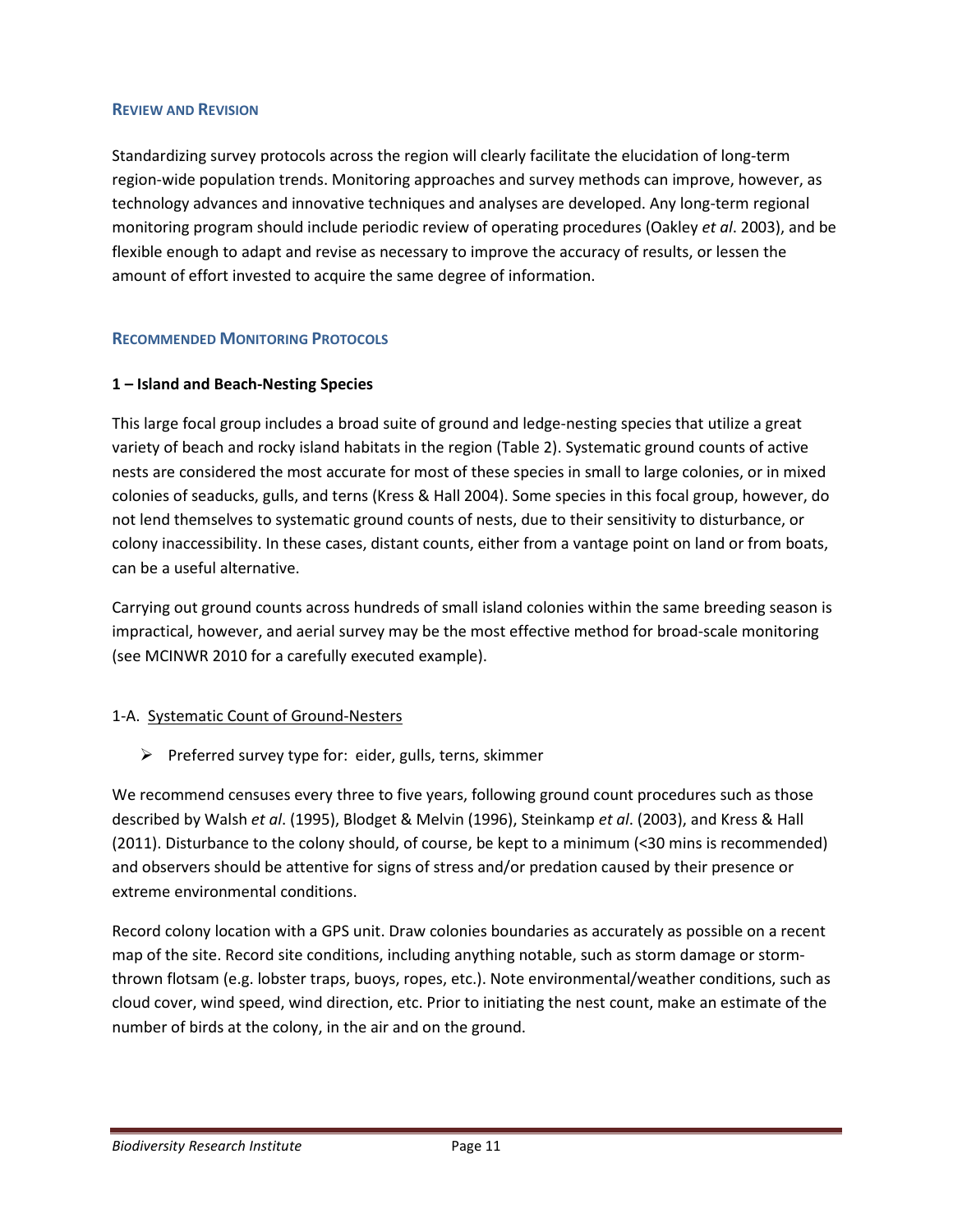# Table 2: The general habitat type, nest type, preferred and secondary survey types, and count units for island and beach-nesting colonial waterbird species in Region 5.

| <b>Species</b>                 | <b>Habitat type</b> | Nest type             | <b>Preferred</b><br><b>Survey Type</b> | <b>Units</b>    | <b>Secondary</b><br><b>Survey Type</b> | <b>Units</b> |
|--------------------------------|---------------------|-----------------------|----------------------------------------|-----------------|----------------------------------------|--------------|
| Common Eider                   | Island              | Ground                | ground<br>$count - 1A$                 | active<br>nests | distant<br>$count - 1B$                | <b>AONs</b>  |
| Leach's Storm-Petrel           | Island              | <b>Burrow/Crevice</b> | ground<br>$count - 1C(i)$              | <b>AOBs</b>     | ground<br>$count - 1C(ii)$             | <b>AOBs</b>  |
| Double-crested<br>Cormorant    | Island              | Ground/Ledge/Tree     | distant<br>$count - 1B$                | AONs            | aerial<br>survey $-3$                  | <b>AONs</b>  |
| <b>Great Cormorant</b>         | Island              | Ground/Ledge          | distant<br>$count - 1B$                | <b>AONs</b>     | aerial<br>$survey - 3$                 | <b>AONs</b>  |
| Piping Plover                  | Beach               | Ground                | ground<br>$count - 1A$                 | active<br>nests | distant<br>$count - 1B$                | <b>AONs</b>  |
| American Oystercatcher         | Beach/Island        | Ground                | ground<br>$count - 1A$                 | active<br>nests | distant<br>$count - 1B$                | <b>AONs</b>  |
| Laughing Gull                  | Beach/Island        | Ground                | ground<br>$count - 1A$                 | active<br>nests | aerial<br>survey $-3$                  | <b>AONs</b>  |
| Ring-billed Gull               | Beach/Island        | Ground                | ground<br>$count - 1A$                 | active<br>nests | aerial<br>survey $-3$                  | <b>AONs</b>  |
| <b>Herring Gull</b>            | Island              | Ground                | ground<br>$count - 1A$                 | active<br>nests | aerial<br>survey $-3$                  | <b>AONs</b>  |
| <b>Great Black-backed Gull</b> | Island              | Ground                | ground<br>$count - 1A$                 | active<br>nests | aerial<br>survey $-3$                  | <b>AONs</b>  |
| Forster's Tern                 | Beach               | Ground                | ground<br>$count - 1A$                 | active<br>nests | distant<br>$count - 1B$                | <b>AONs</b>  |
| Common Tern                    | Beach/Island        | Ground                | ground<br>$count - 1A$                 | active<br>nests | distant<br>$count - 1B$                | adults       |
| <b>Arctic Tern</b>             | Beach/Island        | Ground                | ground<br>$count - 1A$                 | active<br>nests | distant<br>$count - 1B$                | adults       |
| Roseate Tern                   | Beach/Island        | Ground                | ground<br>$count - 1A$                 | active<br>nests | distant<br>count - 1B                  | adults       |
| Least Tern                     | Beach/Island        | Ground                | ground<br>$count - 1A$                 | active<br>nests | distant<br>$count - 1B$                | <b>AONs</b>  |
| <b>Black Skimmer</b>           | Beach               | Ground                | ground<br>$count - 1A$                 | active<br>nests | distant<br>$count - 1B$                | <b>AONs</b>  |
| Razorbill                      | Island              | Ledge/Crevice         | ground<br>$count - 1C$                 | <b>AONs</b>     | distant<br>$count - 1B$                | <b>AONs</b>  |
| <b>Black Guillemot</b>         | Island              | Crevice               | distant<br>$count - 1B(i)$             | adults          | ground<br>$count - 1C$                 | <b>AONs</b>  |
| <b>Atlantic Puffin</b>         | Island              | Burrow/Crevice        | ground<br>$count - 1C(i)$              | <b>AOBs</b>     | ground<br>$count - 1C(ii)$             | <b>AOBs</b>  |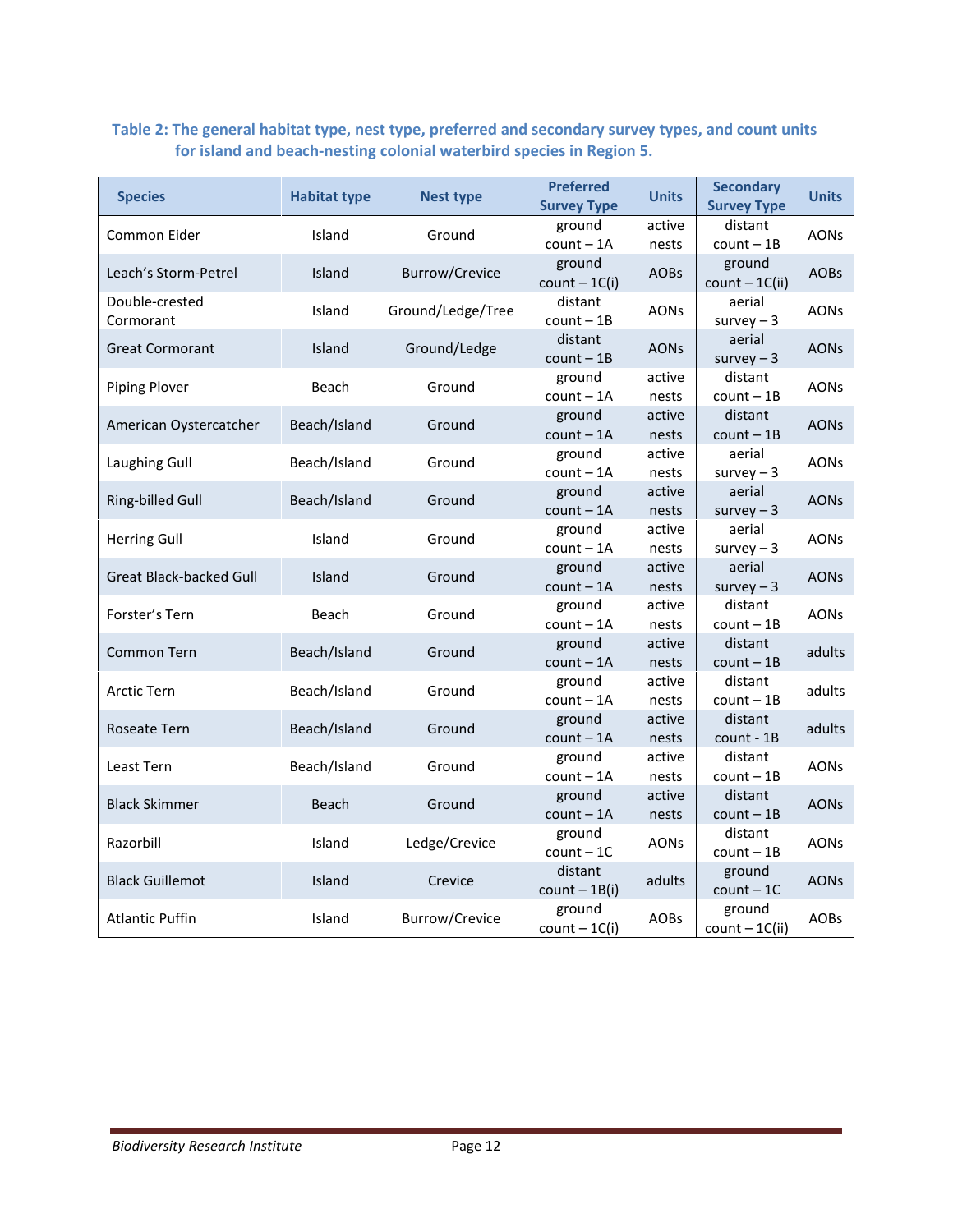To count nests, observers should line up across the beach/colony. The size, shape, and configuration of the colony will determine the best path to take. Distance between observers will depend on the characteristics of the substrate and ease of observing nests (i.e. sand beach vs. thick vegetative groundcover), but observers should be no more than roughly arm's length apart. As a unit, observers should then proceed to move slowly through the colony scanning carefully at their feet for nests, eggs, and chicks. Observers should mark each nest with an unobtrusive marker such as a tongue depressor or popsicle stick. Observers should communicate amongst themselves to avoid double-counting or missing any nests. Observers should relay all results to a designated recorder, or use hand held counters for each species. The recorder should follow close behind the line of observers, noting the number and details of all nests identified and marked.

Nests should be identified to species, whenever possible, based on nest type, nest materials (e.g. grass, down), egg characteristics (size, shape, ground color, color/pattern of markings), and chick appearance.

If the colony is large, it may require additional sweeps to count all nests. In this case, on the first sweep, the observer on the inside end of the line can place survey flags intermittently along the edge of the surveyed area. Once they have exited the colony, the line of observers then move over and employ the same nest count and marking procedure in a return sweep through the colony. On this return sweep, the observer on the outside end can remove the flags as they go, or leave them in place for removal once the survey is complete.

On completion, observers should record all relevant details of the precise methods used, describing locations and procedure followed, including any variations from the standard protocol and reasons for this, and who was involved in the survey. Further comments on the perceived accuracy of the count are also important to note at the time of the survey.

As discussed (see 'Correction Factors' above), for larger colonies (>50 pairs), systematic ground counts should be corrected using an additional sweep through the colony (or a subsection of it) counting marked and unmarked nests and then applying the Lincoln Index.

- 1) Record colony location with a GPS unit. Clearly define the outer boundaries of the survey area, such as a length of coastline or colony. Subdivide the area into smaller segments based on natural features obvious on an annotated map or photograph.
- 2) Note environmental/weather conditions, such as cloud cover, wind speed, wind direction, etc.
- 3) Divide the colony area into narrow strips and station observers 2-3 m apart. Observers walk slowly through the colony in a line, relaying information to a recorder who closely follows the line.
- 4) Count and note the contents of each complete/active nest within a strip. Depending on the time of year, or the species being monitored, observers may have to part longer vegetation or look under scrub to find ground nests.
- 5) Mark each active nest when it is encountered, with a tongue depressor, popsicle stick, or other marker.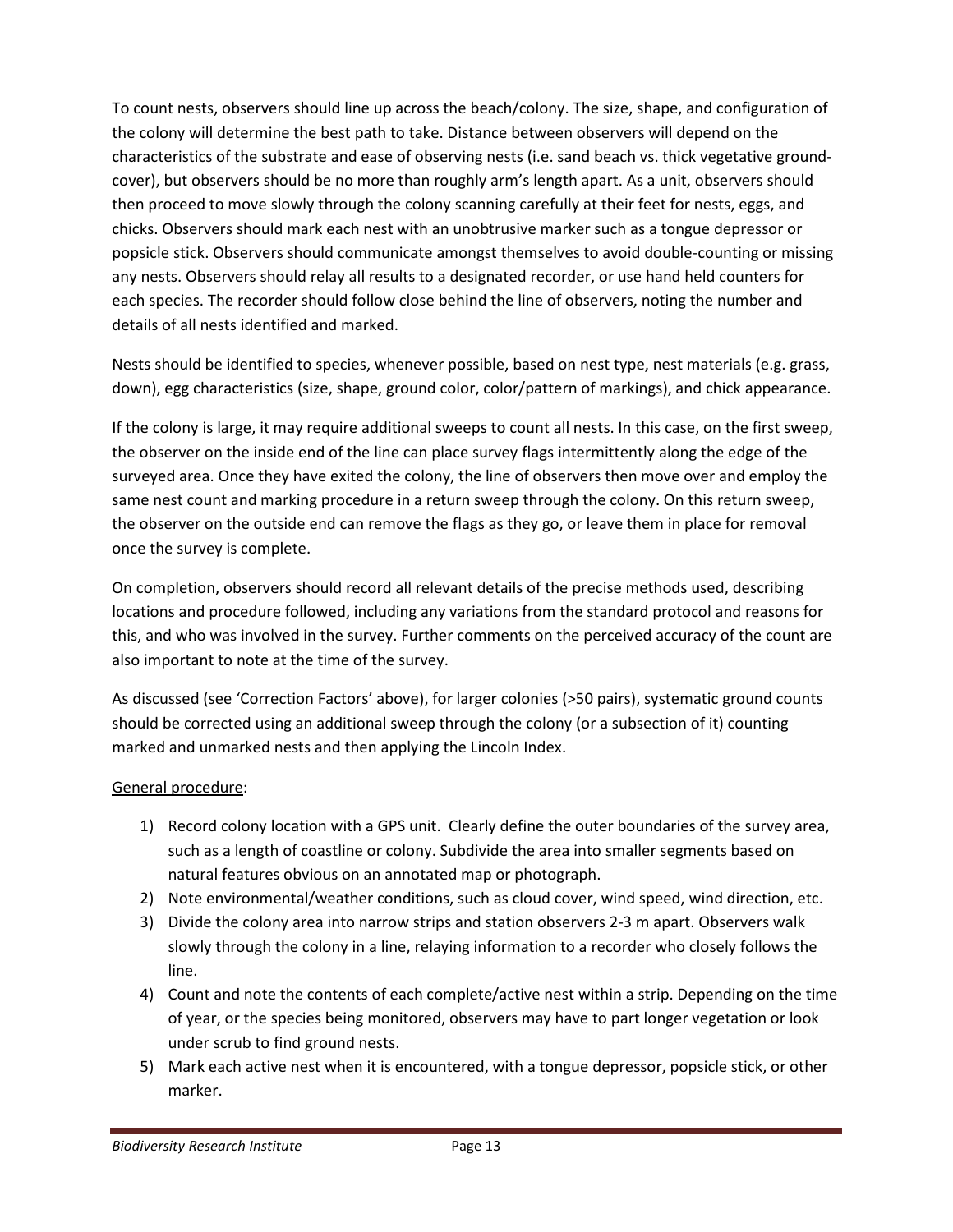- 6) Counts should include an objective assessment of the stage of breeding, and should include a separate count of any birds loafing or displaying nearby.
- 7) On completion, observers turn around and take a second sweep through the same area of the colony, or a smaller subsample area, counting all marked and unmarked nests.
- 8) Use Lincoln Index correction to calculate final ground nest count.

# 1-B. Distant Count of Ground- and Ledge-Nesters

- $\triangleright$  Preferred survey type for: cormorants, guillemot (adult counts)
- $\triangleright$  Secondary survey type for: herons, egrets, night-herons, ibises

For ground-nesting species that are vulnerable to disturbance (such as cormorants), or ground and ledge-nesting species whose colonies are generally conspicuous but are inaccessible for some reason (such as murres and razorbills), counts of nesting birds can be made from a distance. Where a whole colony is visible, surveys could be undertaken from a suitable vantage point on land, or from a boat. To the extent possible, boat-based surveys should be carried out in calm, clear conditions. This method will likely underestimate the number of nesting adults, but should provide a reliable index of relative abundance and spatial distribution (Trocki et al. 2011).

Complete counts of visible and apparently occupied nests (AONs; see 'Counts and Count Units' above) should be attempted using a high-powered telescope (on land) or binoculars (on boat). Repeated counts should be carried out from the same location, thus, the precise coordinates should be recorded with a GPS unit. Wherever possible, observers should record the stage of each nest (trace vs. well built), as well as the contents (empty, eggs, chicks), and the presence/absence of attendant adults and their behavior (nest building, incubating, defending nest, etc.).

Counts of loafing or displaying adults nearby, but not associated with nests, should also be included. Where this is possible, an indication of the proportion of immature birds in loafing flocks is important.

In large colonies, it is unlikely that observers could find and assess all nests and may have to rely on a sub-sample. This is achieved by counting nests in a series of survey plots, preferably randomly distributed. The precise number and size of plots should be based on the species present and the general density of nests. Using this method, observers carefully scan through survey plots using a telescope or binoculars and count all AONs (see 'Counts and Count Units' above).

- 1) Choose and map a suitable vantage point on land, or an appropriate point and angle of view from a boat. Record the location with a GPS unit.
- 2) Clearly define the outer boundaries of the survey area, such as a length of coastline or colony. Subdivide the area into smaller segments based on natural features obvious on an annotated map or photograph. The count area and subdivisions should remain consistent between years.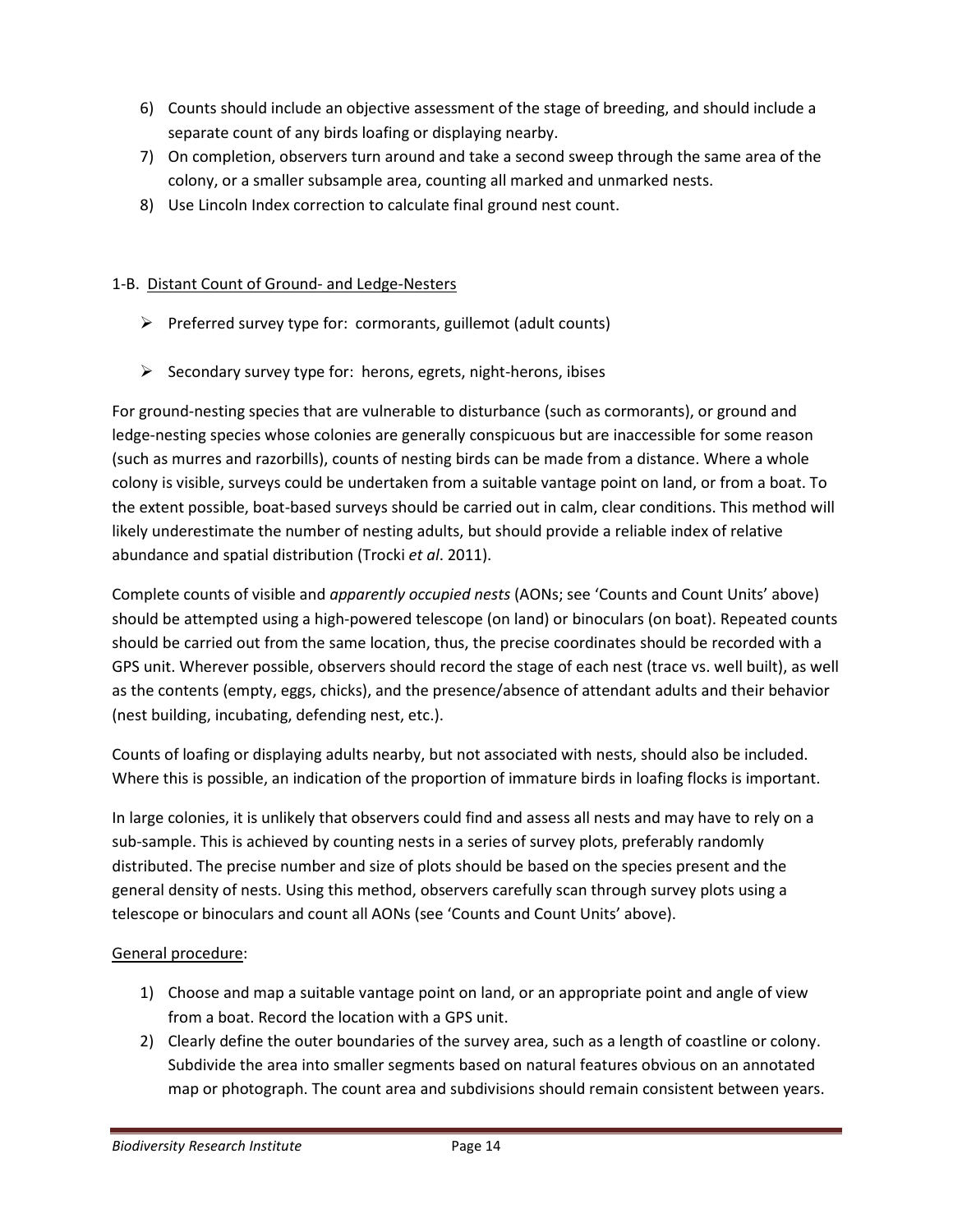- 3) Counts should be carried out when the maximum number of nests are occupied (late incubation to early chick-rearing). This will vary by species and geographically across the region, but is likely to be around early to mid-June. Repeated counts, if possible, between late May and late June will likely pick up the peak number of nests.
- 4) Note environmental/weather conditions, such as cloud cover, wind speed, wind direction, etc.
- 5) Count AONs, including active nests (bird sitting tight whether or not eggs or young are seen, or an unattended brood), and other attended, well-built nests (capable of holding eggs). Poorly constructed, unfinished, or potentially abandoned nests should be noted separately. Nests should be assigned to species, where possible.
- 6) Counts should include an objective assessment of the stage of breeding, and should include a separate count of any birds loafing or displaying nearby.
- 7) Note and map any areas of the colony that are not visible from the vantage point, and, if possible, estimate the number of nests potentially out of view.

# 1-B(i). Modified Distant Count

- $\triangleright$  Preferred survey type for: guillemot
- $\triangleright$  Secondary survey type for: razorbill

An exception to the general distant count described above is the Black Guillemot. For this species, distant counts should be made early in the day, ideally 2 hours immediately after first light, ideally during the pre-laying period. Counts should be made from shore, or from boats if the shore line is inaccessible or does not provide good views of the water. Observers traverse the length of the shore used by nesting guillemots, scanning the area frequently. Counts include all guillemots seen on shore or on the sea within 300 m of land. Birds observed to be foraging should be counted separately, as they are not likely associated with the breeding colony. This method is also used for Razorbills at inaccessible colonies.

- 1) Choose and map a suitable vantage point on land, or an appropriate point and angle of view from a boat. Record the location with a GPS unit.
- 2) Clearly define the outer boundaries of the survey area. Subdivide the area into smaller segments based on natural features obvious on an annotated map or photograph. The count area and subdivisions should remain consistent between years.
- 3) Note environmental/weather conditions, such as cloud cover, wind speed, wind direction, etc.
- 4) Move along the stretch of shore used by guillemots, scanning frequently for birds. Count all guillemots on shore or on the water within 300 m of shore. Count foraging birds separately.
- 5) Note and map any areas of the colony that are not visible, and, if possible, estimate the number of nests potentially out of view.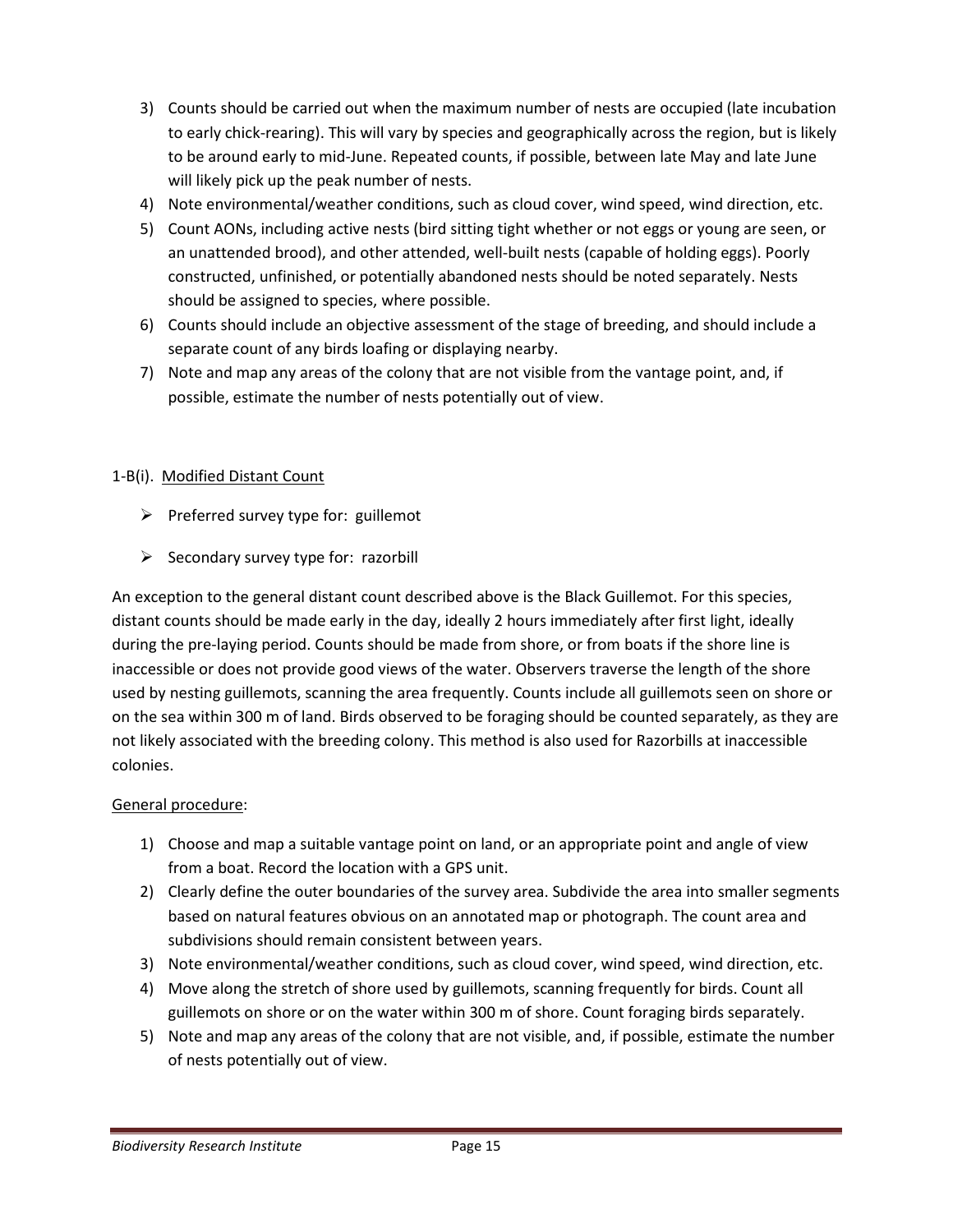# 1-C. Systematic Count of Burrow and Crevice-Nesters

- $\triangleright$  Preferred survey type for: storm-petrels, puffin, razorbill
- $\triangleright$  Secondary survey type for: guillemot

Burrow and crevice-nesting species, where incubating birds, nests, and eggs are hidden from view, present unique challenges. These species require specific monitoring methods, and are generally timeconsuming to survey (Diamond 1997). Timing of surveys is important as these species are generally prone to disturbance during early incubation. Surveys should be carried out as early as possible, so as not to miss failed breeding attempts, but not sooner than late egg laying – early incubation (Steinkamp et al. 2004)

Given that incubating adults are not visible, the count unit in this survey method is apparently occupied burrows (AOBs) or apparently occupied nests (AONs). Traditionally, burrows and crevices have been explored manually (called 'grubbing') for signs of occupancy, but this is a time-consuming and generally inefficient method and many burrows and crevices are too long to determine occupancy in this manner. Indirect evidence, such as fresh digging, feathers, guano, or other signs of recent activity may also be used to assess occupancy (see 'Counts and Count Units' above).

There are a couple of alternative options, however. Burrow occupancy may be assessed with use of a burrow-scope, or using a vocalization playback method. A burrow-scope is an infra-red camera with a flexible fiber-optic, but this method is time-consuming and relatively expensive (Ambagis 2004), and its' effectiveness may depend on the type of substrate in which birds are nesting. The playback method involves playing a recording of a suitable call at a burrow/crevice entrance, which will often elicit a vocal response from an incubating bird (James & Robertson 1985). Care must be taken to choose a recording of an appropriate vocalization, paying close attention to the breeding biology of the species being surveyed, such as their behavioral repertoire, sex differences, etc.

In large colonies, it is unlikely that observers could find and assess all burrows/crevices and may have to rely on a sub-sample of nests. This could be achieved by assessing burrows along a series of narrow (2 m wide) transects running through a colony area, or in a series of sample plots. Where colony boundaries are relatively well known and burrow density does not vary enormously across the colony, then sample plots should be distributed randomly throughout entire colony. In situations where colonies can be easily divided, by topography or habitat, and burrow density is known to vary among these, each section should be treated separately. Sample plots should be distributed randomly throughout each separate section (known as *stratified* random sampling).

The precise width of transects, and the size or diameter of plots, should be based on the species present and the general density of nests. Where possible, we recommend 20+ transects of 2-3m width, or 10- 20+ circular plots with a radius of at least 1.8 m (10 m<sup>2</sup>). Using these methods, observers count all burrow/crevice entrances present, and the number of AOBs/AONs, within the defined area.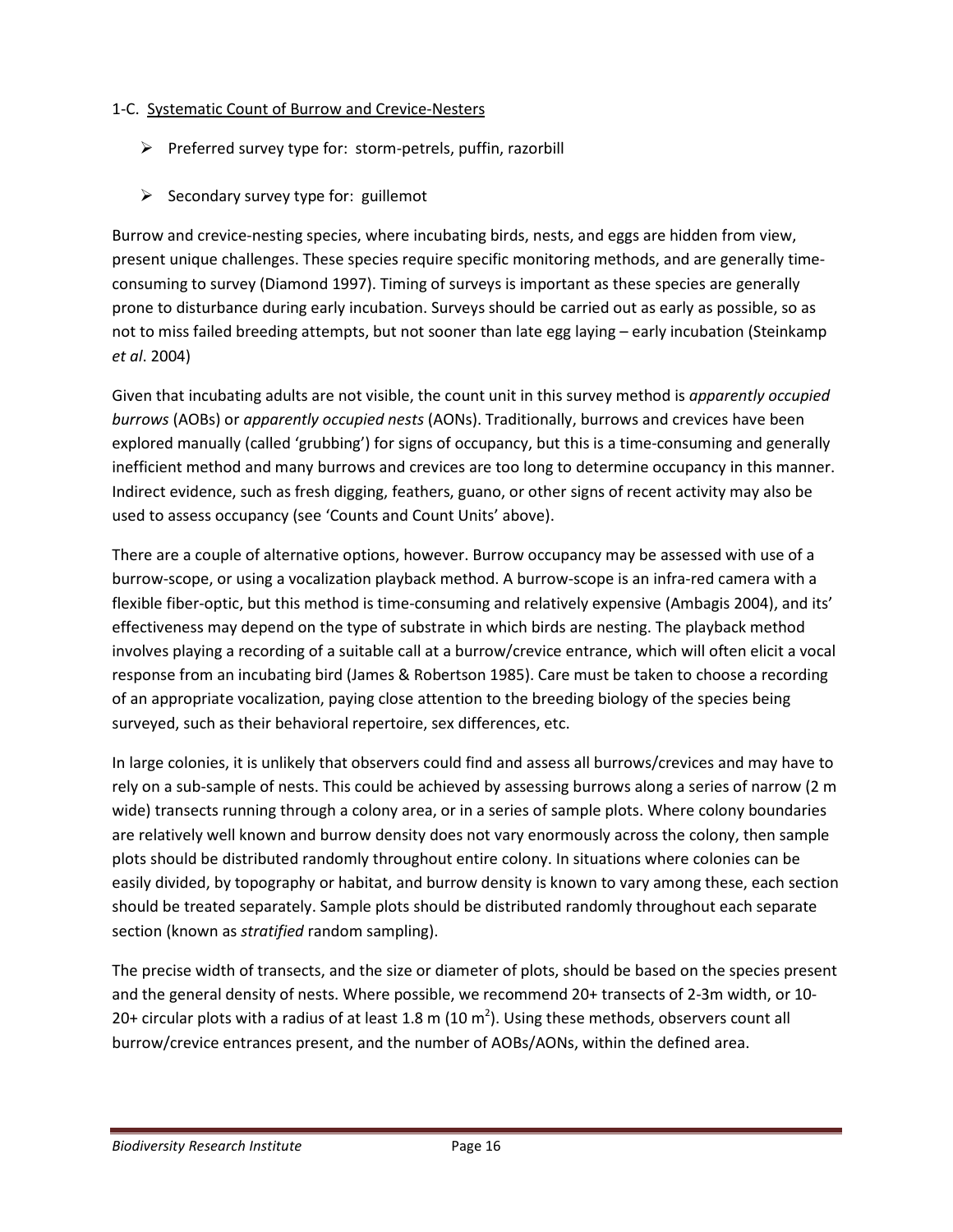# General procedures:

# 1-C(i). Sample Plots

- 1) Record colony location with a GPS unit. Clearly define the boundaries of the survey area(s) on an annotated map or photograph.
- 2) Place a fine grid over the map and, using a random numbers table or generator, determine random sample points on the map.
- 3) Use these points as the center of your sample plots. Record these points with a GPS unit. These points may be marked permanently for use in future monitoring, or a new set of random points may be generated each time.
- 4) Note environmental/weather conditions, such as cloud cover, wind speed, wind direction, etc.
- 5) Count all burrow/crevice entrances (where >50% of the entrance falls within the plot) and all apparently occupied burrows/crevices.

# 1-C(ii). Transects

- 1) Record colony location with a GPS unit. Clearly define the boundaries of the survey area(s) on an annotated map or photograph.
- 2) Divide a map of the colony area into strips of your transect width and number these. Select as many transects as desired using random numbers.
- 3) Establish transects lines running through the colony, to begin and end in apparently unoccupied areas on either side of the colony. Mark the lines at regular intervals with stakes or flags. Record the start and end points with a GPS unit.
- 4) Note environmental/weather conditions, such as cloud cover, wind speed, wind direction, etc.
- 5) Count all burrow/crevice entrances (where >50% of the entrance falls within the transect) and all apparently occupied burrows/crevices. Record numbers for each transect separately.

The procedure used to calculate an estimate of the colony population, and the variance around that estimate, differ between true random sampling and stratified random sampling methods. For the steps involved in these calculations, follow the clear explanations provided by Walsh et al. (1995) in their puffin census method 1a and 1b.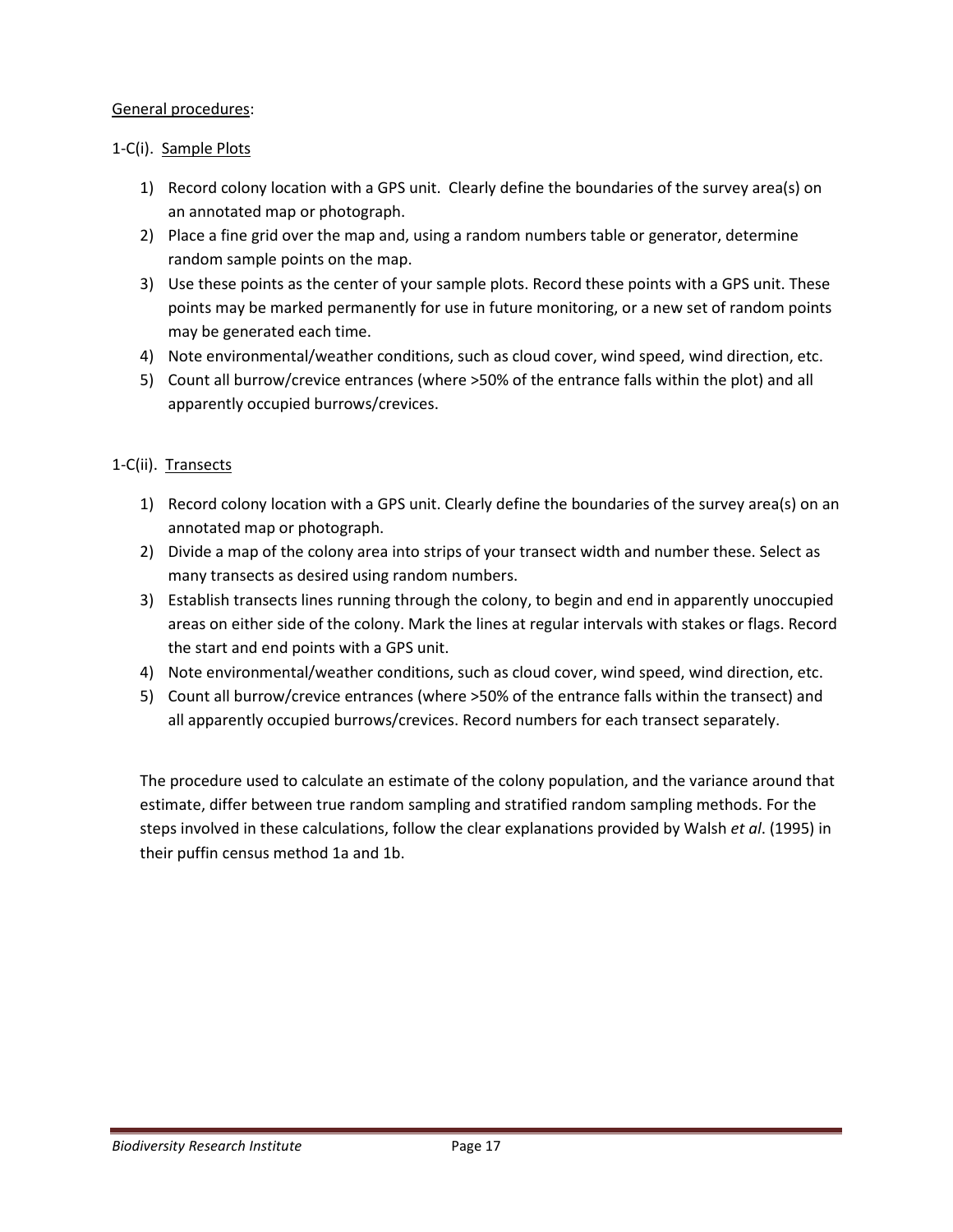# 2 – Long-Legged Wading Birds

This focal group includes herons, egrets, and ibises that nest in trees and shrubs on the edge of wetland habitats in the region (Table 3). Aerial and ground based methods are typically employed for wading birds, often in combination (Frederick et al. 1996).

| <b>Species</b>                       | <b>Habitat type</b> | <b>Nest type</b> | <b>Preferred</b><br><b>Survey</b><br><b>Type</b> | <b>Units</b>    | <b>Secondary Survey</b><br><b>Type</b>         | <b>Units</b> |
|--------------------------------------|---------------------|------------------|--------------------------------------------------|-----------------|------------------------------------------------|--------------|
| <b>Great Blue Heron</b>              | Wetland/Island      | Tree             | ground<br>$count - 2A$                           | active<br>nests | $distant$ count $-2B$<br>or aerial survey $-3$ | <b>AONs</b>  |
| Little Blue Heron                    | Wetland             | <b>Tree</b>      | ground<br>$count - 2A$                           | active<br>nests | $distant$ count $-2B$<br>or aerial survey $-3$ | <b>AONs</b>  |
| <b>Tricolored Heron</b>              | Wetland             | Tree             | ground<br>$count - 2A$                           | active<br>nests | $distant$ count $-2B$<br>or aerial survey $-3$ | <b>AONs</b>  |
| <b>Great Egret</b>                   | Wetland             | Tree             | ground<br>$count - 2A$                           | active<br>nests | distant count - 2B<br>or aerial survey $-3$    | <b>AONs</b>  |
| Snowy Egret                          | Wetland             | Tree             | ground<br>$count - 2A$                           | active<br>nests | $distant$ count $-2B$<br>or aerial survey $-3$ | <b>AONs</b>  |
| Cattle Egret                         | Wetland             | Tree             | ground<br>$count - 2A$                           | active<br>nests | distant count - 2B<br>or aerial survey $-3$    | <b>AONs</b>  |
| <b>Black-crowned Night-</b><br>Heron | Wetland             | Tree             | ground<br>$count - 2A$                           | active<br>nests | $distant$ count $-2B$<br>or aerial survey $-3$ | <b>AONs</b>  |
| Yellow-crowned Night<br>Heron        | Wetland             | <b>Tree</b>      | ground<br>$count - 2A$                           | active<br>nests | $distant$ count $-2B$<br>or aerial survey $-3$ | <b>AONs</b>  |
| Green Heron                          | Wetland             | Tree             | ground<br>$count - 2A$                           | active<br>nests | $distant$ count $-2B$<br>or aerial survey $-3$ | <b>AONs</b>  |
| Glossy Ibis                          | Wetland             | Tree/Shrub       | ground<br>$count - 2A$                           | active<br>nests | distant count $-2B$<br>or aerial survey $-3$   | <b>AONs</b>  |

# Table 3: The general habitat type, nest type, preferred and secondary survey types, and count units for tree and shrub-nesting colonial waterbird species in Region 5.

# 2-A. Systematic Count of Tree- and Shrub-Nesters

 $\triangleright$  Preferred survey type for: herons, egrets, night-herons, ibises

For the northeast region, when logistics are favorable, we recommend censuses for long-legged wading birds every 3-5 years, following ground count procedures such as those described by Trocki (2011) and Steinkamp et al. (2003). Ground counts have been shown to have the least bias and highest accuracy for wading bird colonies (Gibbs et al. 1988, Green et al. 2008). Aerial methods are employed in many areas; they can be less expensive, cover greater area, and may be less disruptive to nesting birds (Kelly et al. 2007, Green et al. 2008). Aerial counts have been shown to underestimate true populations and are typically used in tandem with ground counts to correct for bias (Frederick et al. 1996). Disturbance to the colony should, of course, be kept to a minimum (<1 hour in the colony with less than 10 minutes disturbance to any individual nest) and observers should be attentive for signs of stress and/or predation caused by their presence (Steinkamp 2003).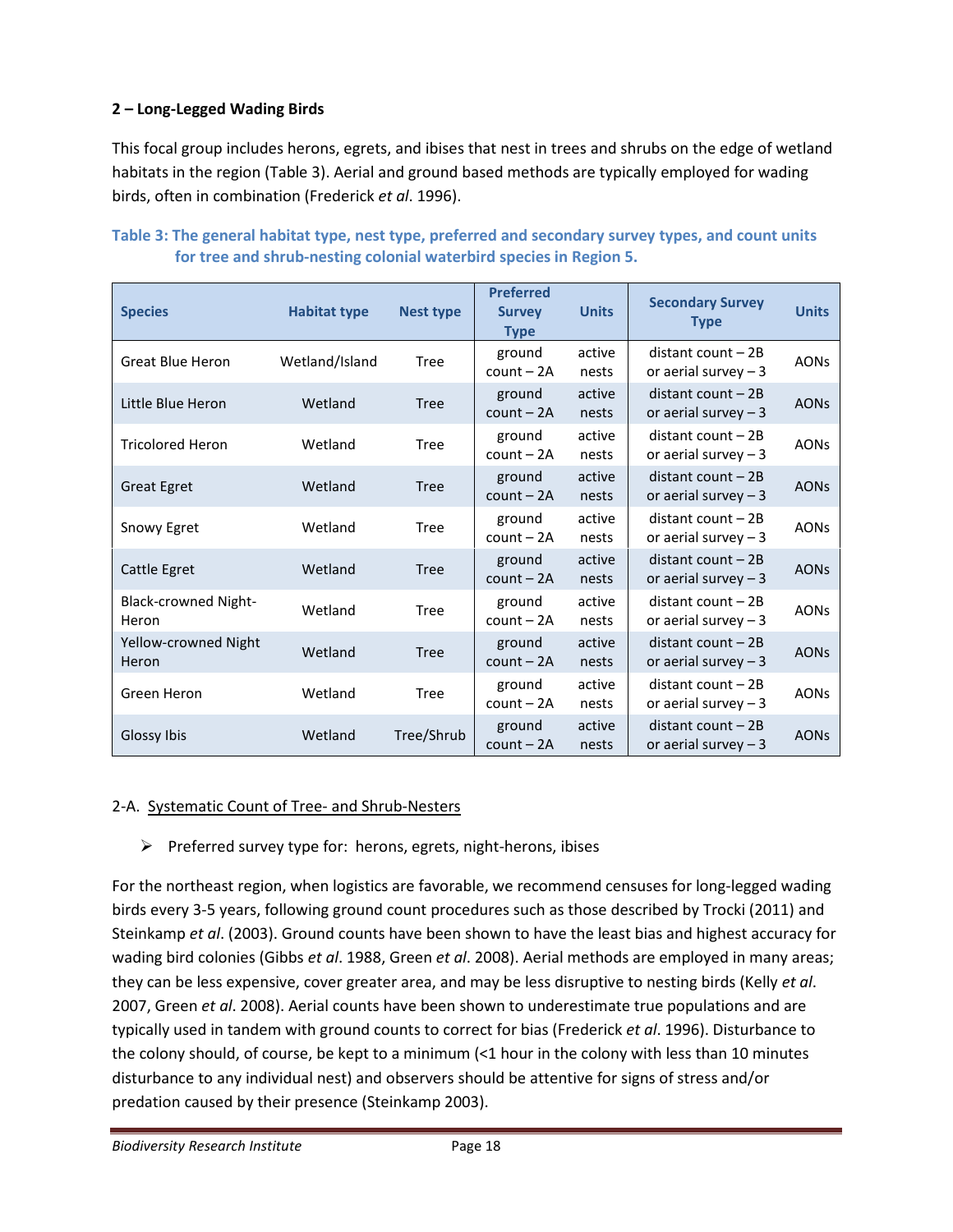Ground based colony counts should be carried out when the wind speed is less than 20 km/hr, and restricted to a temperature range of 16-27°C (Trocki 2011). Counts should take place before chicks are large enough that disturbance would cause premature fledging. Choose the type of ground survey based on the physical characteristics of the study site and numbers of nests to survey. USFWS (2008) recommends the following:

- Perimeter count when all nests are visible from the perimeter (e.g. nests are in a row of trees)
- Within colony counts when colonies have less than 1000 nests, or when all nests cannot be seen from the perimeter, or
- Strip transect counts when disturbance needs to be limited (for instance in large colonies of >1000 nests).

For small colonies, a single transect can often be walked and nests counted without the need to mark them. For larger colonies, transects should be walked for the entire colony or for a sub-sample; sub samples should survey at least 40% of the colony. In some cases, it may be beneficial to establish permanent transect markers to be used each year (Steinkamp et al. 2003). The distance between transects will depend on the characteristics of the substrate, density of nests, and ease of observing nests (i.e. open and shrubby vs. thick vegetative ground-cover); this will also dictate the width of strip transects, which can vary from 2-5m up to 30-60m in open areas (Steinkamp et al. 2003). To count nests, observers should line up and proceed slowly in the same direction, communicating when needed to prevent double counting. The size, shape, and configuration of the colony will determine the best path for transects to take. Melvin (2010) defined active nests as those with eggs or young present, or evidence of recent activity, such as white wash, feathers, and fresh nesting material. Observers should relay counts to a recorder or use hand held counters for each species. The recorder should follow closely behind the line of observers. Care should be taken to prevent double counting (e.g. a nest should be counted by the observer closest to the base of any tree or shrub in which the nest is located, regardless of the position of the nest).

Although it can be difficult to distinguish between species (e.g. Little Blue Herons, Cattle Egrets, and Snowy Egrets), nests should be identified to species, whenever possible, based on nest type, nest materials, egg characteristics (size, shape, color), and chick appearance. Melvin (2010) suggests pooling counts of all nests of these species and deriving species-specific estimates, based on the ratio of adult counts of each species at the colony. If colonies are of a size were flushing of adults is not feasible for an accurate count, the flight-line method described by Erwin (1981) has been recommended by Steinkamp et al. (2003). Kushlan (2011), however, considers flight-line counts to be highly inaccurate and suggests their use only as a last resort or simply for species inventory purposes.

In specific cases where disturbance is extreme, post-breeding counts of long-legged wader nests can also been conducted (Steinkamp et al. 2003).

An independent double observer count method is recommended (Steinkamp et al. 2003). In large colonies where sub-sample transects are conducted, 5 to 10 transects should be counted with the double observer method to determine observer bias.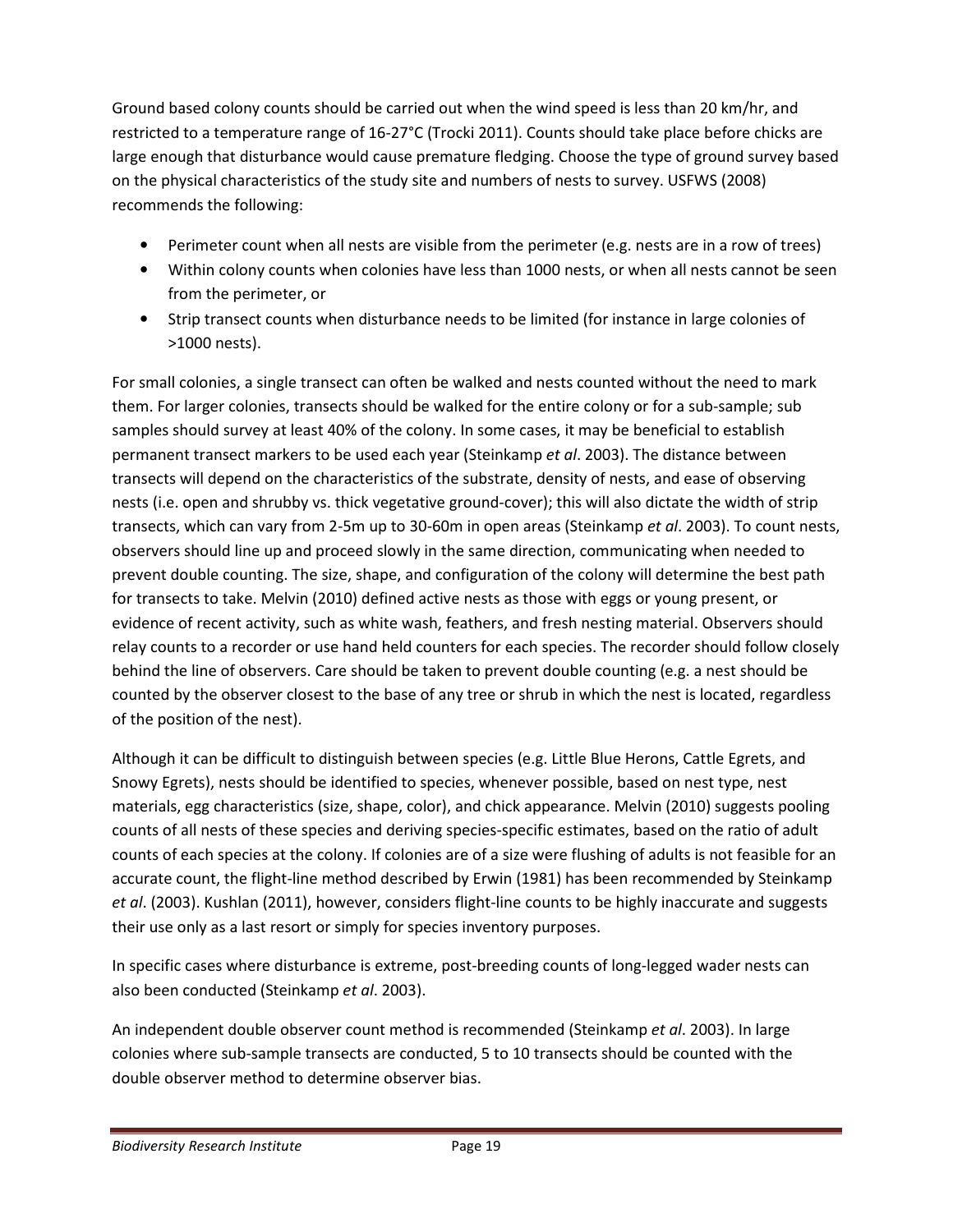# General procedure:

- 1) Record colony location with a GPS unit. Clearly define the outer boundaries of the colony/ survey area on a recent map or aerial photograph of the site. If necessary, subdivide the area into smaller segments based on natural features obvious on an annotated map or photograph. The count area, subdivisions, or transects should remain consistent between surveys.
- 2) Counts should be carried out when the maximum number of nests are occupied (late incubation to early chick-rearing). This will vary by species and geographically across the region.
- 3) Note environmental/weather conditions, such as cloud cover, wind speed, wind direction, etc.
- 4) Prior to initiating the nest count, make an estimate of the number of birds at the colony, in the air and on the ground. If multiple counts are made during a season, report the peak count as a general rule.
- 5) Observers line up and walk slowly through the defined area or along transect, communicating when needed to prevent double counting. Observers should relay counts to a recorder who closely follows the line, or use hand held counters for each species.
- 6) Count AONs, including active nests (eggs or young present), and other well-built nests showing evidence of recent activity (fresh guano, feathers, and nesting material). Poorly constructed, unfinished, or potentially abandoned nests should be noted separately.
- 7) Counts should include an objective assessment of the stage of breeding, and should include a separate count of any birds loafing or displaying nearby.
- 8) Note and map any areas of the colony that are not accessible on the ground, and, if possible, estimate the number of nests in these areas.

# 2-B. Distant Count of Tree- and Shrub-Nesters

- 1) Choose and map a suitable vantage point on land, or an appropriate point and angle of view from a boat. Record the location with a GPS unit.
- 2) Clearly define the outer boundaries of the survey area, such as a length of coastline or colony. Subdivide the area into smaller segments based on natural features obvious on an annotated map or photograph. The count area and subdivisions should remain consistent between years.
- 3) Counts should be carried out when the maximum number of nests are occupied (late incubation to early chick-rearing). This will vary by species and geographically across the region. Repeated counts, if possible, between late May and late June will likely pick up the peak number of nests.
- 4) Note environmental/weather conditions, such as cloud cover, wind speed, wind direction, etc.
- 5) Count AONs, including active nests (bird sitting tight whether or not eggs or young are seen, or an unattended brood), and other attended, well-built nests (capable of holding eggs). Poorly constructed, unfinished, or potentially abandoned nests should be noted separately. Nests should be assigned to species, where possible.
- 6) Counts should include an objective assessment of the stage of breeding, and should include a separate count of any birds loafing or displaying nearby.
- 7) Note and map any areas of the colony that are not visible from the vantage point, and, if possible, estimate the number of nests potentially out of view.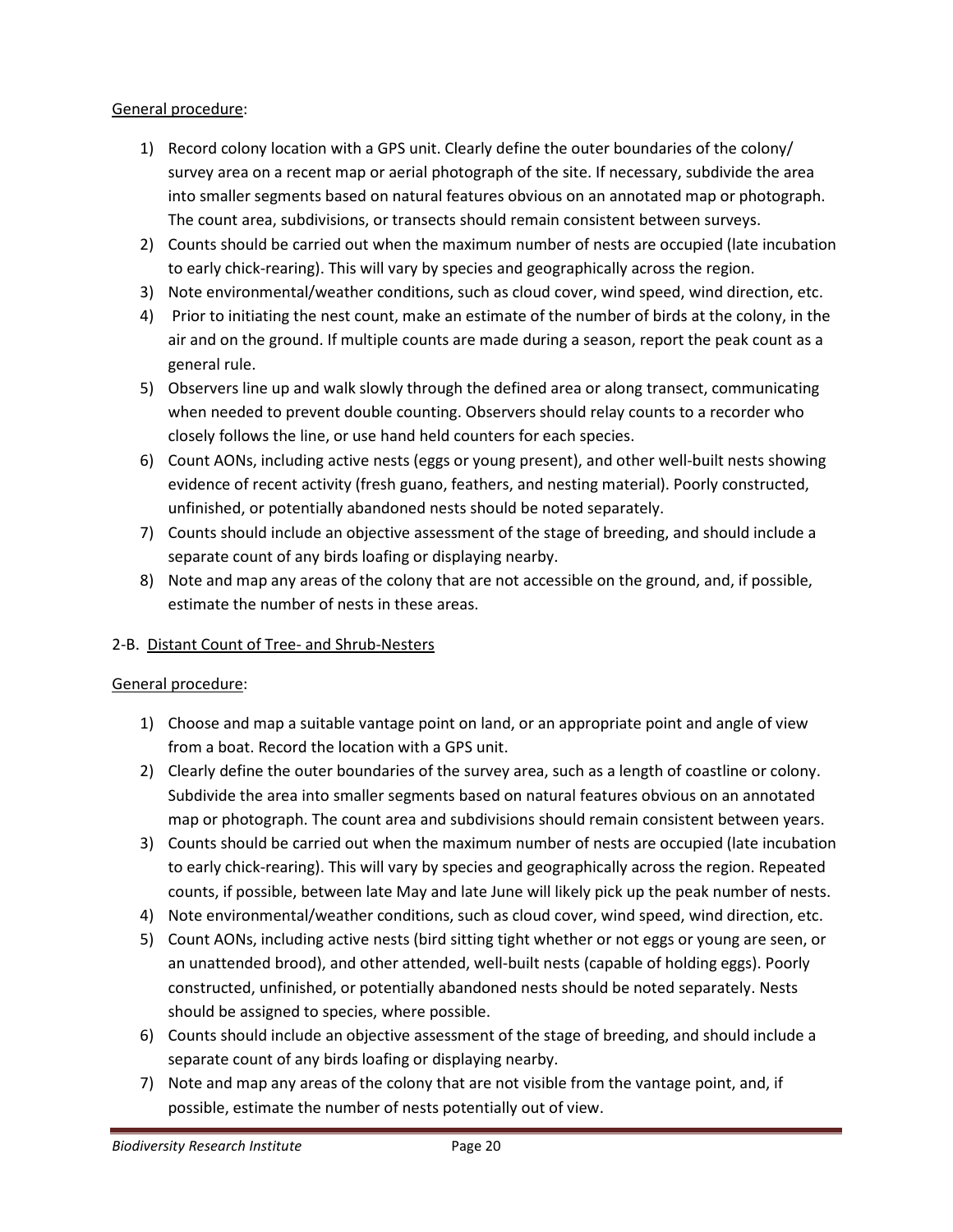# 3 – Aerial Survey

 $\triangleright$  Secondary survey type for: cormorants, gulls, herons, egrets, night-herons, ibises

In cases involving conspicuous species using many breeding colonies distributed over a large geographic area, aerial surveys may be the only practical option for waterbird monitoring. With this method, however, observer safety and colony disturbance are issues that need to be carefully considered early in the planning stages. In general, the use of aerial surveys can be expensive, but this method usually proves to be highly cost-effective when surveying over broad spatial scales.

Aerial surveys can be used to identify colonies and count birds directly, or provide a platform for aerial photography or videography, allowing birds to be counted later. This method is well-suited to large, long-legged wading species that nest in treetops or shrubs, but has also been successfully used to count ground-nesting cormorants and gulls (MCINWR 2010). Direct aerial counts can result in the overestimation of some species and the under-estimation of others (Rodgers et al. 2005, Green et al. 2008). Simultaneous systematic ground surveys should be used to verify the results of aerial surveys, estimate detection errors, and develop correction factors (Frederick et al. 1996, Green et al. 2008). The rapid development of high-definition digital imagery (photography and video) has improved this particular technique considerably in recent years, and practically eliminates observer-related error.

Generally, aerial surveys are performed with small fixed wing aircraft flown at a constant speed (150- 180 kph) and low altitude (150-250m) over known colonies or suitable breeding habitat. Observers should be well-acquainted with the species involved as identification of some waterbird species from the air requires considerable experience (Steinkamp et al. 2003). Surveys can be carried out by running strip transects over large expanses of habitat to locate colonies, or by following the coastline or edge of appropriate breeding habitat. Several passes over a colony may be required to cover the appropriate area and count nests.

For direct count surveys, three people are required (two observers, and one recorder). Depending on the arrangement of the plane, or survey design chosen, observers may look out opposite sides and count different areas, relaying their counts to the recorder, or look out the same side and provide independent counts of the same area to the recorder. Or, one person may be identified as the 'primary' observer, while the 'secondary' observer focuses on any areas the first missed.

A crew of three is also useful for aerial photography surveys (two photographers, one recorder). One photographer should focus on capturing broader overview photographs of the entire colony, while the other can focus on documenting nests/birds. Photographers should use good quality digital cameras with telephoto lenses and fast shutter speeds. Images should be as high a resolution as possible. The recorder will keep track of the survey route and specific locations where shots were taken (using the aircraft's navigation system to identify coordinates), as well as the specific photo numbers for each pass. Photographs should be examined by two independent reviewers. Each individual nest should be marked and counted. Traditionally, this was done using a projection onto paper, but digital images are easier to handle and the whole process can be done on a high quality computer screen.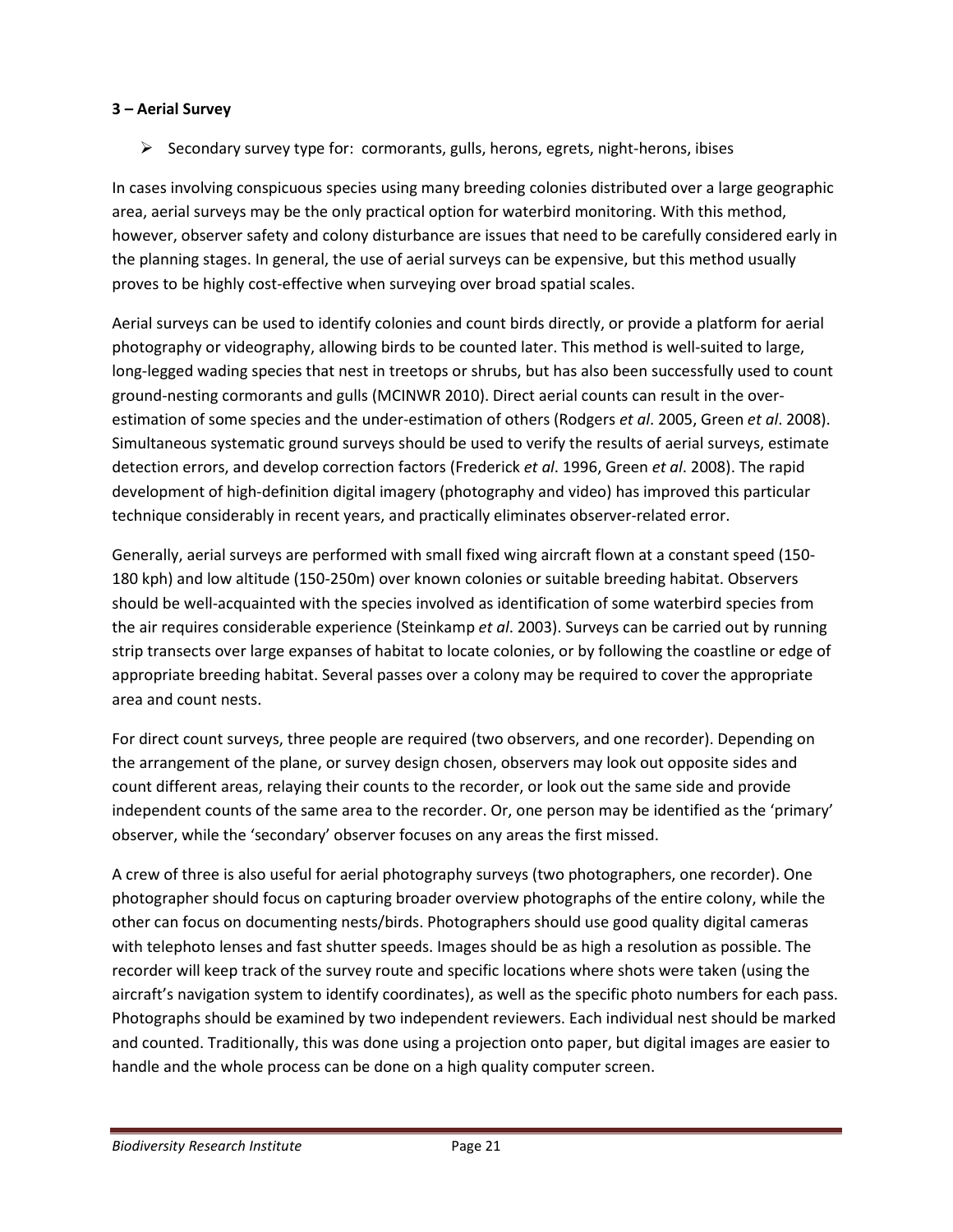High definition videography is proving to be an extremely efficient and effective method for surveying pelagic species using offshore marine habitats (Mellor & Maher 2008), and could be equally useful for monitoring breeding colonial waterbirds. One of the major advantages of this method is that surveys can be flown at a much greater altitudes (up to 600m), essentially eliminating direct disturbance to birds (Hexter 2009).

# DATA STORAGE & MANAGEMENT

Based on responses to the questionnaire, there was strong overall support for the development of a centralized regional monitoring database (Stenhouse & Goyette 2012). Ideally, a federal agency (the USGS or USFWS) should lead the development of an Access database, specifically designed to store time-series data from monitoring surveys for the express purpose of tracking population trends at the regional scale. The Maine Department of Inland Fisheries and Wildlife and the US Fish and Wildlife Service recently funded the development of an Access database for the more than 350 seabird colonies in Maine that will allow mangers to enter survey data and monitor population trends across the state.

To facilitate merging new data with this database, colonial waterbird monitors implementing standardized protocols could be sent an empty copy of the database with appropriate data entry forms for entering data annually. Depending on the level of technical support and hosting, another option would be to design a web-accessible portal for direct data entry and query. This portal could have secure access for staff entering and editing data, but could allow public queries of the database through a more restricted web page, perhaps withholding specific locations and other information on sensitive species. While this is a more elegant and widely accessible solution, database structure and housing would inevitably need to be changed and a longer-term plan for the database would need to be developed. Furthermore, dedicated funding would need to be established to support the hosting and maintenance of the database and website.

The long-term goal, however, should be to feed monitoring survey data directly into the USFWS-USGS Atlantic Colonial Waterbird Database (ACWD). Like other broad-scale bird monitoring databases, this could be made publicly accessible via the webpage of the Migratory Bird Data Center (USFWS/USGS 2012). The USFWS is currently planning to resurrect the ACWD and bring it back online, but a time-frame has not yet been outlined. Until the ACWD is available, the data and database could be designed and implemented as described above.

In either case, the database should be managed for the region in perpetuity by the USGS or USFWS, with open access for contributing organizations and individuals involved in monitoring. The hosting agency could also consider producing an annual (or regular) report on the status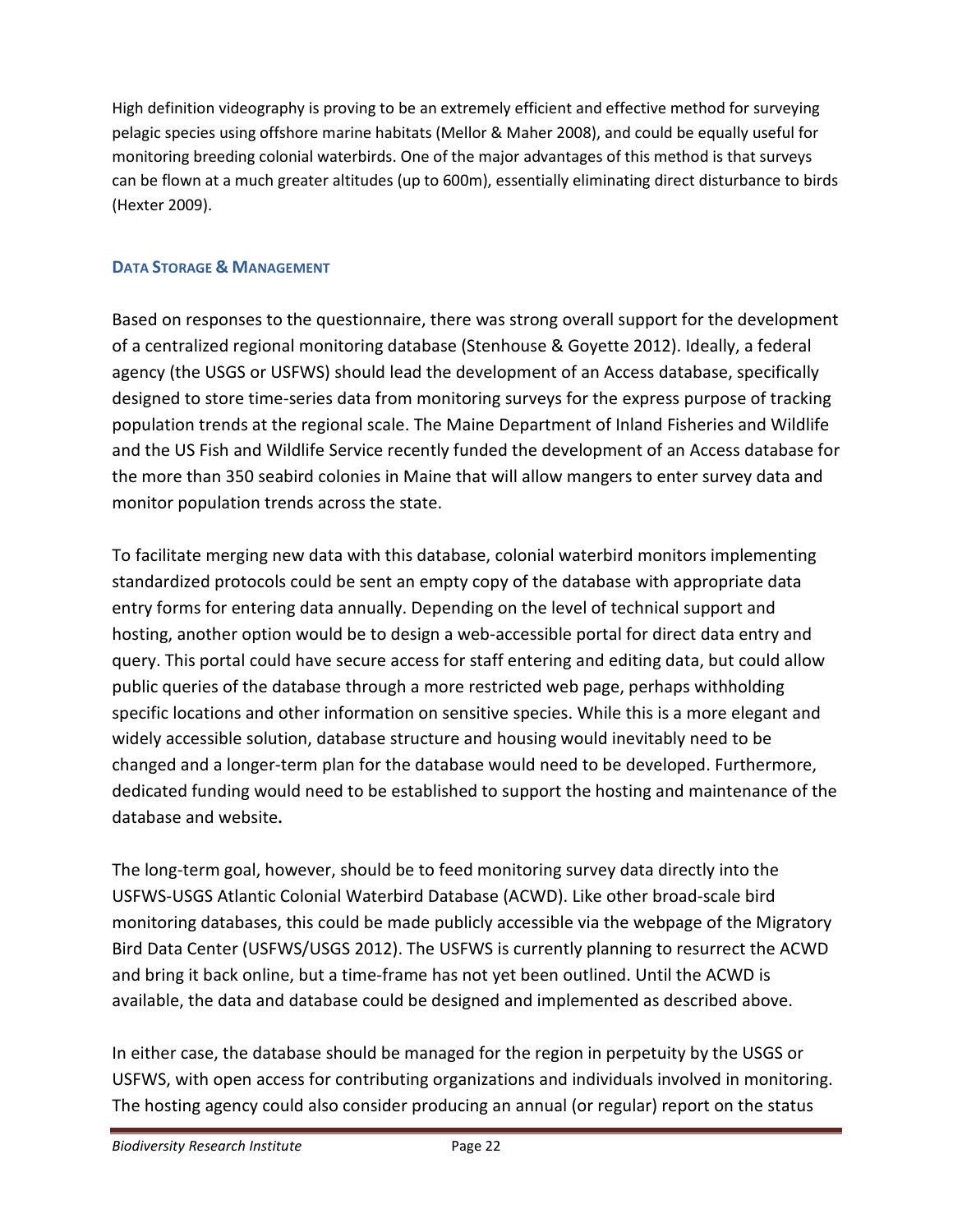and trends of colonial waterbird species across the region, presented as a printed or downloadable document (e.g. see JNCC 2009, Dragoo et al. 2009) or an online update (e.g. see JNCC 2012).

Alternatively, adopting another existing database designed to meet the needs of colonial waterbird monitors in the region could also be an efficient and effective path forward. The Integrated Waterbird Management and Monitoring (IWMM) Program has an Access-based database that is available for download online (Anonymous 2011). So far, the IWMM Program is focused on monitoring wetland-dependent migratory birds (waterfowl, shorebirds, other wading birds) within the National Wildlife Refuge system to inform wetland conservation and management. Potentially, this program could be expanded to include additional taxonomic groups or ecological guilds, such as breeding colonial waterbirds, and extended beyond the Refuge system.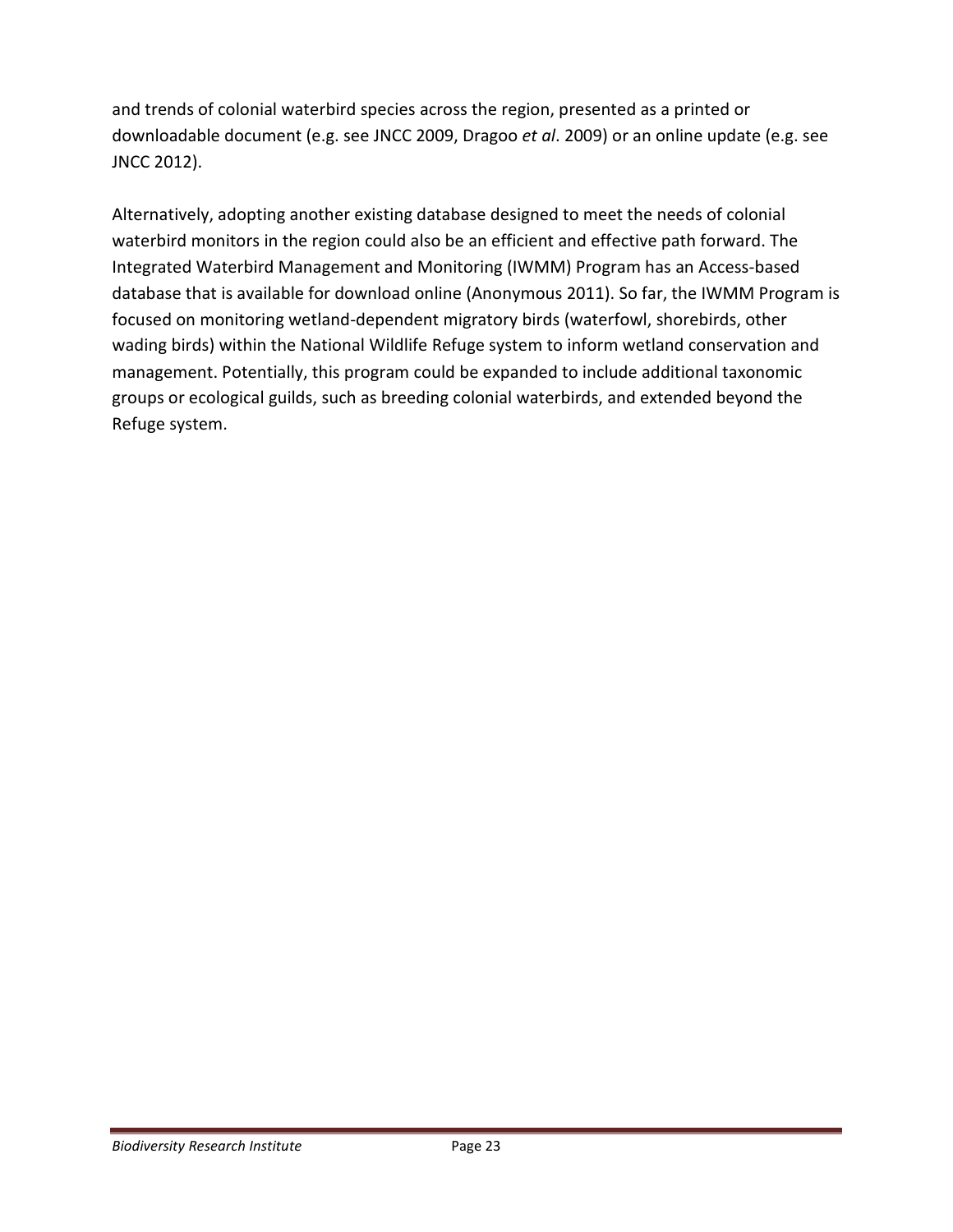## **REFERENCES**

- Anonymous. 2011. Monitoring Manual version 2. Integrated Waterbird Management and Monitoring Program (IWMM) of the Atlantic and Mississippi Flyway. Available at: http://api.ning.com/files/vBaBgnGrpc5-lZ-GCjQ9gLYNpA3B9X3rByidN75pTDXInyAsxOl\*hM4idAT-- Gqr4TLLA3WOk-RM5Z5ubaGvnELMyNdAvbrN/IWMMMonitoringManual\_Apr2012.pdf
- Blodget, B.G. & Melvin, S.M. 1996. Massachusetts Tern and Piping Plover Handbook: A Manual for Stewards. Massachusetts Division of Fisheries & Wildlife, Natural Heritage & Endangered Species Program, Westborough, MA. 136pp.
- Brown, S., Hickey, C., Harrington, B. & Gill, R., Eds. 2001. The U.S. Shorebird Conservation Plan 2nd Edition. Manomet Center for Conservation Sciences, Manomet, MA. 64pp.
- CTDEEP. 2010. Connecticut Department of Energy and Environmental Protection Endangered, Threatened & Special Concern Birds. Available at: http://www.ct.gov/dep/cwp/view.asp?a=2702&q=323472&depNav\_GID=1628.
- DDFW. 2012. Delaware Division of Fish and Wildlife Natural Heritage and Endangered Species Program – Delaware's Endangered Species. Available at: http://www.dnrec.delaware.gov/fw/NHESP/information/Pages/Endangered.aspx.
- Diamond, A. W. 1997. Marine Biodiversity Monitoring Protocol for Monitoring Seabirds. Report to the Ecological Monitoring and Assessment Network. Environment Canada, Ottawa, ON. 16pp.
- Dragoo, D.E., Byrd, G.V. & Irons D.B. 2009. Breeding Status, Population Trends and Diets of Seabirds in Alaska, 2006. USFWS Report - AMNWR 09/05. U.S. Fish & Wildlife Service, Homer, AK.
- Erwin, R.M. 1981. Censusing wading bird colonies: an update on the "flight-line" count method. Colonial Waterbirds 4: 91-95.
- Erwin, R.M., Conway, C.J., Hadden, S.W., Hatfield, J.S. & Melvin, S.M. 2003. Waterbird Monitoring Protocol for Cape Cod National Seashore and other Coastal Parks, Refuges, and Protected Areas. Cape Cod National Seashore, Wellfleet, MA. Available at: http://www.nature.nps.gov/im/monitor/protocols/CACO\_waterbirds.doc
- Frederick, P.C., Heath, J.A., Bennetts, R. & Hafner, H. 2006. Estimating nests not present at the time of breeding surveys: an important consideration in assessing nesting populations. Journal of Field Ornithology 77: 212-219.
- Frederick, P.C., Towles, T., Sawicki, R.J. & Bancroft, G.T. 1996. Comparison of aerial and ground techniques for discovery and census of wading bird (Ciconiformes) nesting colonies. Condor 98: 837-841.
- Gibbs, J.P., Woodward, S., Hunter, M.L. & Hutinson, A.E. 1988. Comparison of techniques for censusing Great Blue Heron nests. Journal of Field Ornithology 59: 130-134.

Biodiversity Research Institute **Page 24** Page 24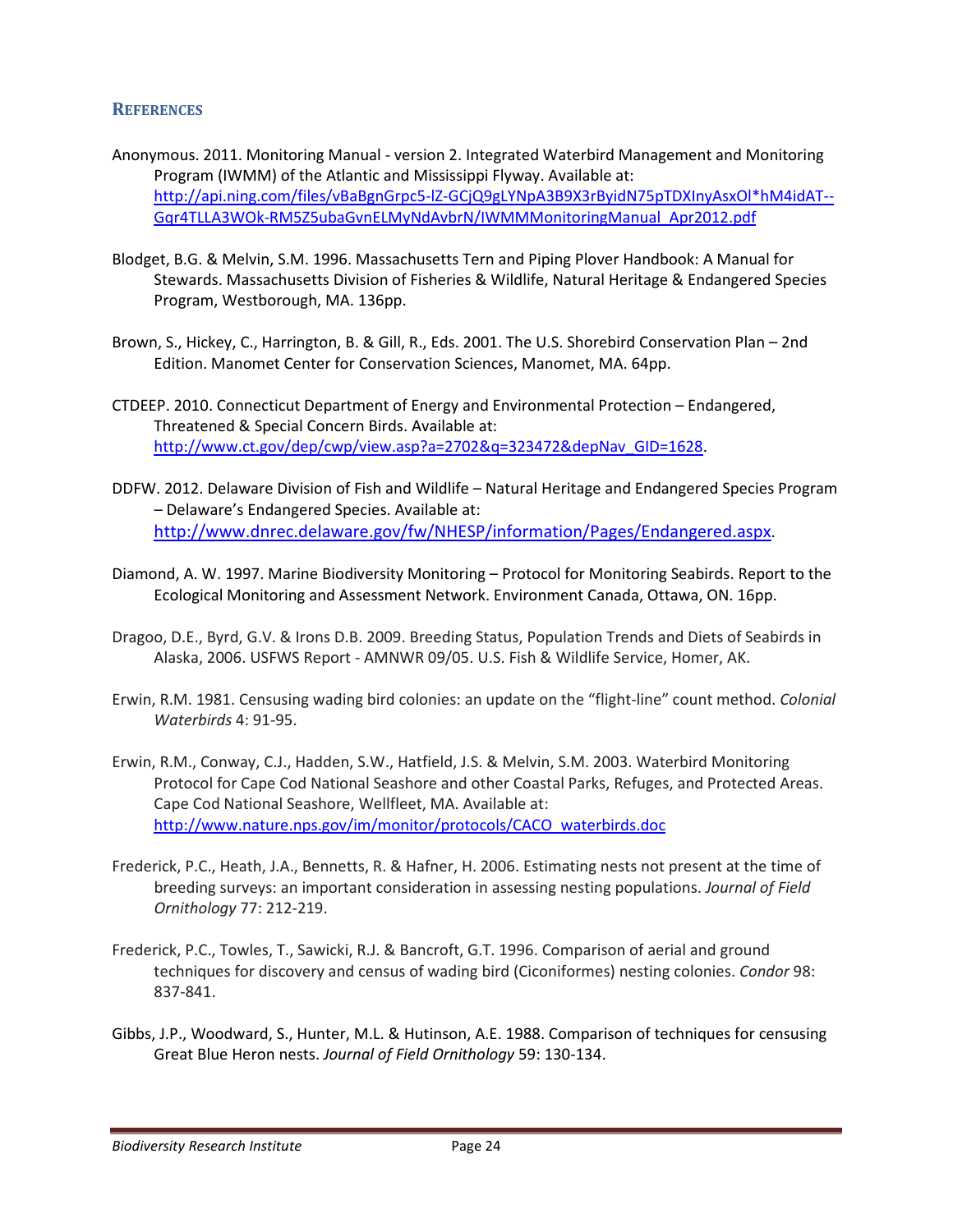- Green, M.C., Luent, M.C., Michot, T.C., Jeske, C.W. & Leberg, P.L. 2008. Comparison and assessment of aerial and ground estimates of waterbird colonies. Journal of Wildlife Management 72: 697-706.
- Hexter, R. 2009. High Resolution Video Survey of Seabirds and Mammals in the Moray Firth, Hastings, West Isle of Wight, and Bristol Channel Areas in Periods 5, 6 and 7 - Technical Report. Cowrie Ltd., UK. 283pp. Available at: http://www.offshorewind.co.uk/Assets/HiDef%20Round%203%20Summer%20Periods%20Technic al%20Report.pdf.
- James, P.C. & Robertson, H.A. 1985. The use of playback recordings to detect and census nocturnal burrowing seabirds. Seabird 8: 18-20.
- JNCC. 2009. UK Seabirds in 2008. Joint Nature Conservation Committee, Peterborough, UK. 16pp. Available at: http://jncc.defra.gov.uk/pdf/pub09\_ukseabirdsin2008a.pdf.
- JNCC. 2012. Joint Nature Conservation Committee Seabird Populations Trends and Causes of Change: 2011 Report. Available at: http://jncc.defra.gov.uk/page-3201.
- Kelly, J.P., Etienne, K., Strong, C., McCaustland, M. & Parkes, M.C. 2007. Status, trends and implications for the conservation of heron and egret nesting colonies in the San Francisco Bay Area. Waterbirds 30: 455-478.
- King, K.A. 1978. Colonial Wading Bird Survey and Census Techniques. Pp. 155-160 in Wading Birds (Sprunt, A., Ogden, J.C. & Winkler, S., eds.) NAS Research Report No. 7, National Audubon Society, New York, NY. 381pp.
- Kress, S.W. & Hall, C.S. 2004. Tern Management Handbook Coastal Northeastern United States and Atlantic Canada. U.S. Department of Interior, U.S. Fish & Wildlife Service, Hadley, MA. 204pp.
- Kushlan, J.A. (2011) Heron Count Protocols: Inventory, Census, and Monitoring of Herons. Heron Conservation – The IUCN Heron Specialist Group. Available at: http://www.heronconservation.org/resources/Heron\_Count\_Protocols.pdf
- MassWildlife. 2011. Massachusetts Department of Fish and Game List of Endangered, Threatened and Species of Special Concern. Available at: http://www.mass.gov/dfwele/dfw/nhesp/species\_info/mesa\_list/mesa\_list.htm.
- MCINWR. 2010. Maine 2008 Coastwide Census for Gulls and Cormorants. Maine Coastal Islands National Wildlife Refuge, Rockland, ME. 26pp.
- MDIFW. 2010. Maine Department of Inland Fisheries & Wildlife Maine Endangered Species Program/State and Federal List of Endangered and Threatened Species. Available at: http://www.maine.gov/ifw/wildlife/species/endangered\_species/state\_federal\_list.htm.
- MDNR. 2010. Maryland Department of Natural Resources Rare, Threatened, and Endangered Animals of Maryland. Available at: http://www.dnr.state.md.us/wildlife/Plants\_Wildlife/rte/pdfs/rte\_Animal\_List.pdf.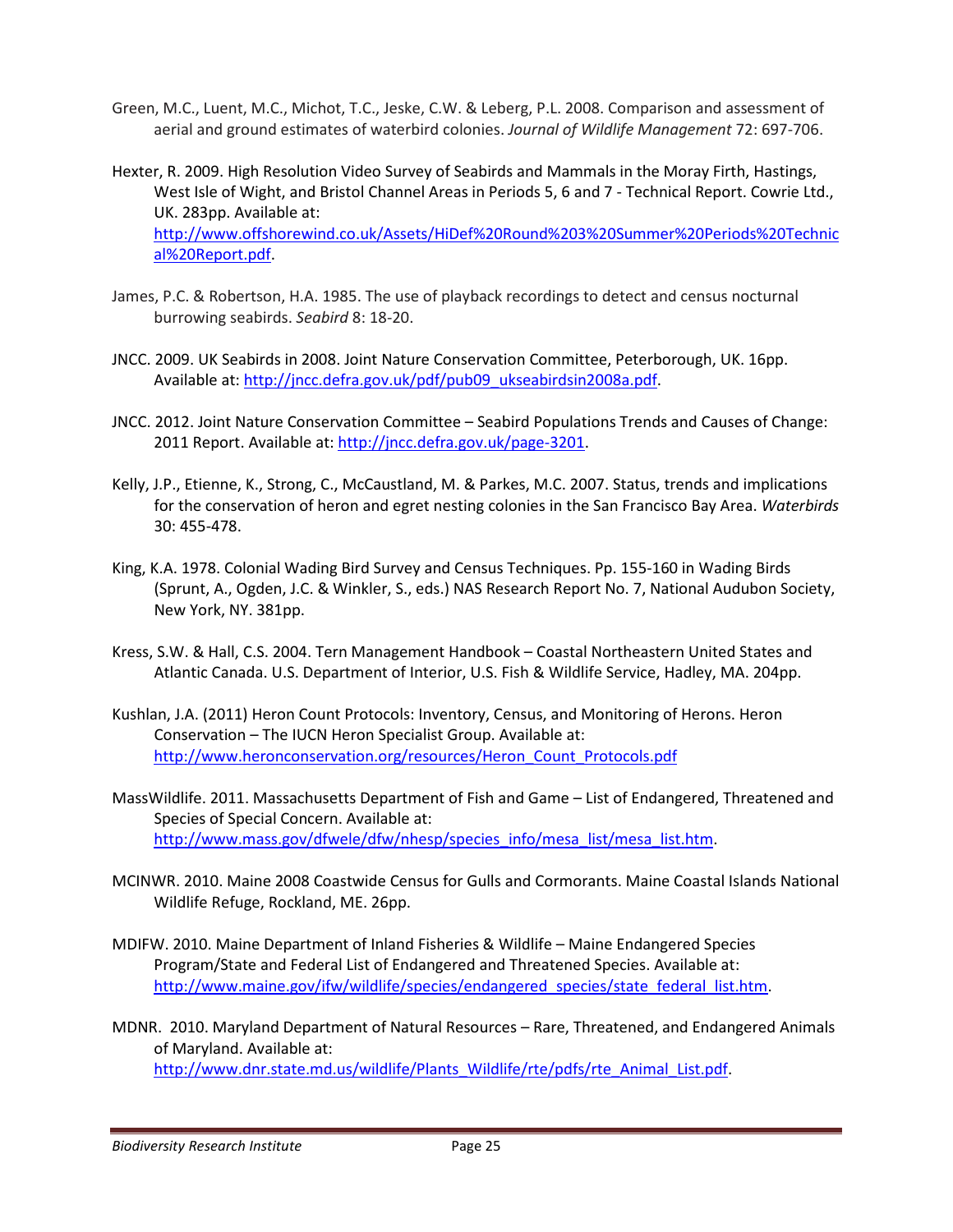- Mellor, M. & Maher, M. 2008. Full Scale Trial of High Definition Video Survey for Offshore Windfarm Sites. COWRIE Ltd., UK. 25pp. Available at: http://www.offshorewind.co.uk/Assets/HiDef%20Full%20scale%20trial%20-FINAL.pdf.
- Melvin, S.M. 2010. Survey of Coastal Nesting Colonies of Cormorants, Gulls, Night-Herons, Egrets, and Ibises in Massachusetts, 2006-08. Massachusetts Division of Fisheries & Wildlife, Natural Heritage & Endangered Species Program, Westborough, MA. 48pp.
- NHFGD. 2009. New Hampshire Fish and Game Department Wildlife Species of Special Concern. Available at: http://www.wildlife.state.nh.us/Wildlife/Nongame/Nongame\_PDFs/Species\_of\_special\_concern 0309.pdf.
- NHFGD. 2011. New Hampshire Fish and Game Endangered and Threatened Wildlife of NH. Available at: http://www.wildlife.state.nh.us/Wildlife/Nongame/endangered\_list.htm.
- NJDFW. 2012. New Jersey Division of Fish and Wildlife New Jersey's Endangered and Threatened Wildlife. Available at: http://www.nj.gov/dep/fgw/tandespp.htm.
- NJDFW. 2012. NJ Endangered and Nongame Species Program. Special Concern Species Status Listing. Available at: http://www.nj.gov/dep/fgw/ensp/pdf/spclspp.pdf.
- NYDEC. 2007. New York Department of Environmental Conservation List of Endangered, Threatened and Special Concern Fish & Wildlife Species of New York State. Available at: http://www.dec.ny.gov/animals/7494.html.
- Oakley, K.L., Thomas, L.P. & Fancy, S.G. 2003. Guidelines for long-term monitoring protocols. Wildlife Society Bulletin 31: 1000-1003.
- RINHS. 2006. Rhode Island Natural History Survey Rare Native Animals of Rhode Island. Available at: http://www.rinhs.org/wp-content/uploads/ri\_rare\_animals\_2006.pdf
- Rodgers, J.A., Kubilis, P.S. & Nesbitt, S.A. 2005. Accuracy of aerial surveys of waterbird colonies. Waterbirds 28: 230-237.
- Rodway, M.S. & Lemon, M.J.F. 2011. Use of permanent plots to monitor trends in burrow-nesting seabird populations in British Columbia. Marine Ornithology 39: 243-253.
- Schmidt, S.R., Breen, D.B & Parsons, K.C. 2008. Technical Report 1: Assessig Abundance of Colonially-Nesting Waterbirds [DRAFT]. Manomet Center for the Conservation Sciences, Manomet, MA. 14pp.
- Steinkamp, M., Frederick, P., Parsons, K., Carter, H. & Parker, M. 2005. The Challenges of Standardizing Colonial Waterbird Survey Protocols – What is Working? What is Not? Pp. 1006-1007 in USDA Forest Service General Technical Report PSW-GTR-191.